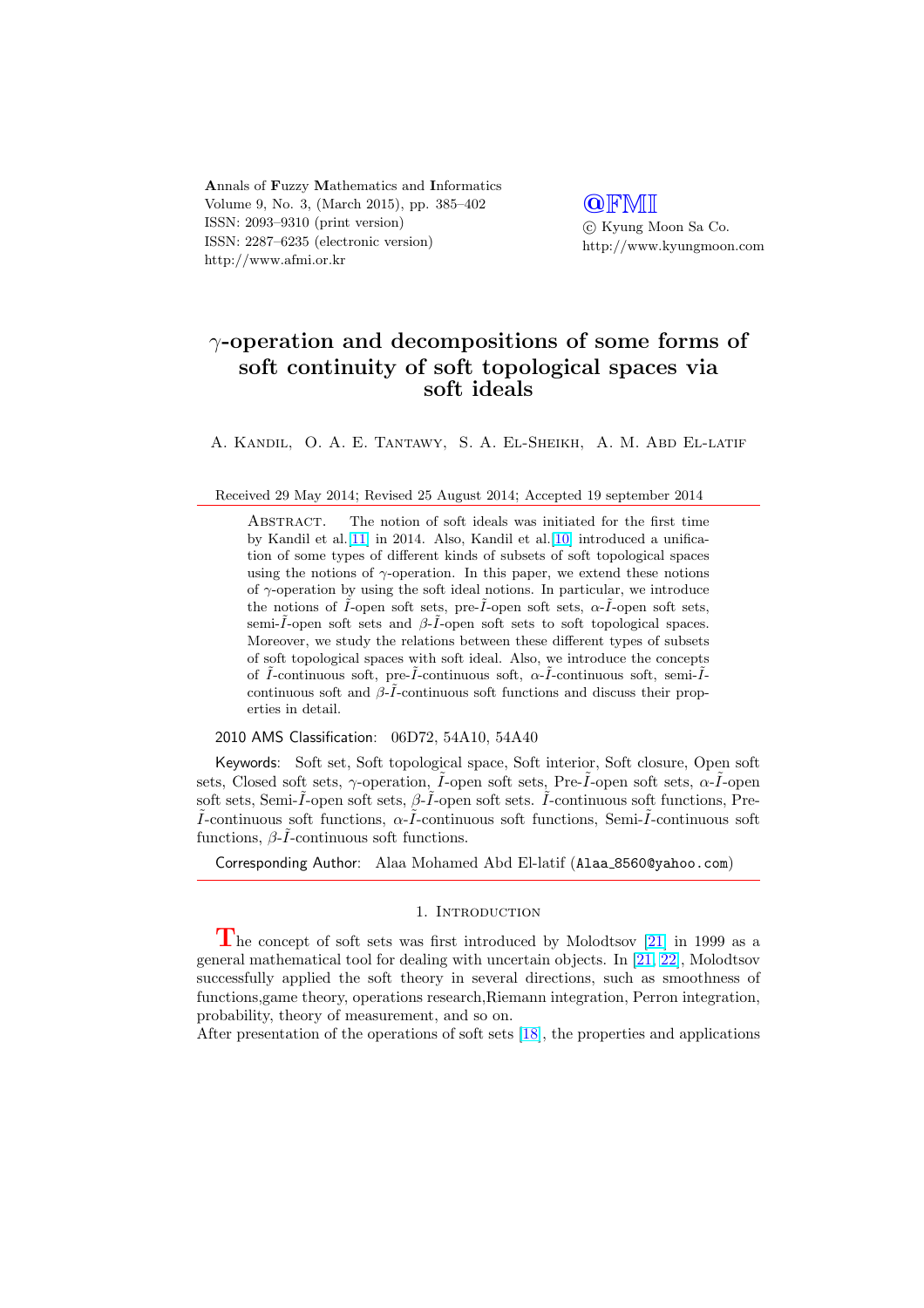of soft set theory have been studied increasingly [4, 15, 22, 25]. In recent years, many interesting applications of soft set theory have been expanded by embedding the ideas of fuzzy sets  $[2, 3, 6, 16, 17, 18, 19, 22, 23, 29]$ . To develop soft set theory, the operations of the soft sets are redefined and a uni-int decision making method was constructed by using these new operations [7].

Recently, in 2011, Shabir and Naz [26] initiated the study of soft topological spaces. They defined soft topo[logy](#page-16-0) [on](#page-16-0) [the](#page-16-0) [collection](#page-16-0)  $\tau$  [of](#page-16-0) [soft set](#page-17-0)s over X. Consequently, they defined basic notions of soft topological spaces such as open and closed soft sets, soft subspace, soft closure, soft nbd of a point, [so](#page-16-0)ft separation axioms, soft regular spaces and soft normal spaces an[d e](#page-17-0)stablished their several properties. Hussain and Ahmad [9] investigated the properties of open (closed) soft, soft nbd and soft closure. They also defined and discussed the properties of soft interior, soft exterior and soft boundary which are fundamental for further research on soft topology and will strengthen the foundations of the theory of soft topological spaces. Min in [20] investigate s[om](#page-16-0)e properties of these soft separation axioms mentioned in [26]. Banu and Halis in [5] studied some properties of soft Hausdorff space. Kandil et al.[10] introduced a unification of some types of different kinds of subsets of soft topological spaces using the notions of  $\gamma$ -operation. The notion of soft ideal is initiated [for](#page-16-0) the first time by Kandil et al.[11]. They also introduced the concept of [so](#page-17-0)ft local function. The[se](#page-16-0) concepts are discussed with a view to find new soft topologies fr[om](#page-16-0) the original one, called soft topological spaces with soft ideal  $(X, \tau, E, I)$ . Some applications of the soft ideal notion were introduced in [12, 13, 14] . In this paper we extend the notions of soft [subs](#page-16-0)ets of soft topological spaces, introduced in [10], to soft topological spaces with soft ideal.

### 2. Preliminaries

In this section, we present the basic definitions and results of soft set theory w[hich](#page-16-0) will be needed in the sequel.

**Definition 2.1** ([21]). Let X be an initial universe and E be a set of parameters. Let  $P(X)$  denote the power set of X and A be a non-empty subset of E. A pair  $(F, A)$  denoted by  $F_A$  is called a soft set over X, where F is a mapping given by  $F: A \to P(X)$ . In other words, a soft set over X is a parametrized family of subsets of the universe X[.](#page-16-0) For a particular  $e \in A$ ,  $F(e)$  may be considered the set of e-approximate elements of the soft set  $(F, A)$  and if  $e \notin A$ , then  $F(e) = \phi$  i.e.  $F_A = \{F(e) : e \in A \subseteq E, F : A \to P(X)\}.$  The family of all these soft sets over X denoted by  $SS(X)_A$ .

**Definition 2.2** ([18]). Let  $F_A$ ,  $G_B \in SS(X)_E$ . Then  $F_A$  is soft subset of  $G_B$ , denoted by  $F_A \tilde{\subseteq} G_B$ , if

 $(1)$ :  $A \subseteq B$ , and (2):  $F(e) \subseteq G(e), \forall e \in A$ .

In this case,  $F_A$  is [said](#page-16-0) to be a soft subset of  $G_B$  and  $G_B$  is said to be a soft superset of  $F_A$ ,  $G_B \supseteq F_A$ .

**Definition 2.3** ([18]). Two soft subset  $F_A$  and  $G_B$  over a common universe set X are said to be soft equal if  $F_A$  is a soft subset of  $G_B$  and  $G_B$  is a soft subset of  $F_A$ .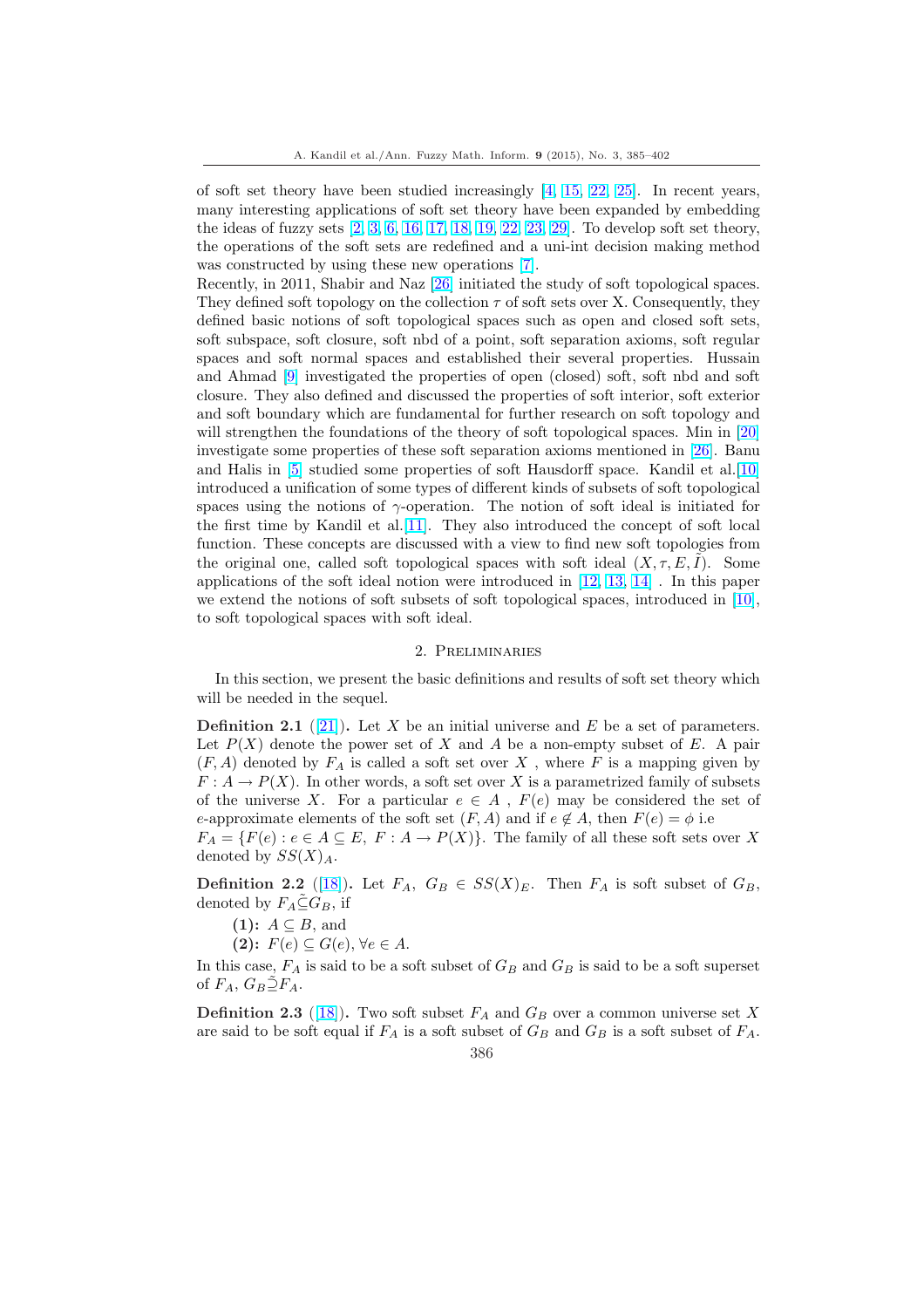**Definition 2.4** ([4]). The complement of a soft set  $(F, A)$ , denoted by  $(F, A)'$ , is defined by  $(F, A)' = (F', A), F' : A \rightarrow P(X)$  is a mapping given by  $F'(e) = X - F(e)$ ,  $\forall e \in A$  and  $F'$  is called the soft complement function of F. Clearly,  $(F')'$  is the same as F and  $((F, A)')' = (F, A)$ .

**Definition 2.5** ([\[26](#page-16-0)]). The difference of two soft sets  $(F, E)$  and  $(G, E)$  over the common universe X, denoted by  $(F, E) - (G, E)$  is the soft set  $(H, E)$  where for all  $e \in E$ ,  $H(e) = F(e) - G(e)$ .

**Definition 2.6** ([26]). Let  $(F, E)$  be a soft set over X and  $x \in X$ . We say that  $x \in (F, E)$  $x \in (F, E)$  read as x belongs to the soft set  $(F, E)$  whenever  $x \in F(e)$  for all  $e \in E$ .

**Definition 2.7** ([18]). A soft set  $(F, A)$  over X is said to be a NULL soft set denoted by  $\phi$  or  $\phi_A$  if for all  $e \in A$ ,  $F(e) = \phi$  (null set).

**Definition 2.8** ([\[18\]](#page-17-0)). A soft set  $(F, A)$  over X is said to be an absolute soft set denoted by  $\tilde{A}$  or  $X_A$  $X_A$  if for all  $e \in A$ ,  $F(e) = X$ . Clearly we have  $X'_A = \phi_A$  and  $\phi'_A = X_A.$ 

**Definition 2.9** ([18]). The union of two soft sets  $(F, A)$  and  $(G, B)$  over the common universe X is the [soft](#page-16-0) set  $(H, C)$ , where  $C = A \cup B$  and for all  $e \in C$ ,

$$
H(e) = \begin{cases} F(e), & e \in A - B, \\ G(e), & e \in B - A, \\ F(e) \cup G(e), & e \in A \cap B \end{cases}
$$

**Definition 2.10** ([18]). The intersection of two soft sets  $(F, A)$  and  $(G, B)$  over the common universe X is the soft set  $(H, C)$ , where  $C = A \cap B$  and for all  $e \in C$ ,  $H(e) = F(e) \cap G(e)$ . Note that, in order to efficiently discuss, we consider only soft sets  $(F, E)$  over a universe X with the same set of parameter E. We denote the family of these sof[t se](#page-16-0)ts by  $SS(X)<sub>E</sub>$ .

**Definition 2.11** ([30]). Let I be an arbitrary indexed set and  $L = \{(F_i, E), i \in I\}$ be a subfamily of  $SS(X)<sub>E</sub>$ .

(1): The union of L is the soft set  $(H, E)$ , where  $H(e) = \bigcup_{i \in I} F_i(e)$  for each  $e \in E$ . W[e wr](#page-17-0)ite  $\tilde{U}$ 

 $e \in E$ . We write  $\bigcup_{i \in I} (F_i, E) = (H, E)$ .<br>
(2): The intersection of L is the soft set  $(M, E)$ , where  $M(e) = \bigcap_{i \in I} F_i(e)$  for each  $e \in E$ . We write  $\tilde{\bigcap}_{i \in I} (F_i, E) = (M, E)$ .

**Definition 2.12** ([26]). Let  $\tau$  be a collection of soft sets over a universe X with a fixed set of parameters E, then  $\tau \subseteq SS(X)_E$  is called a soft topology on X if

(1):  $\tilde{X}, \tilde{\phi} \in \tau$ , where  $\tilde{\phi}(e) = \phi$  and  $\tilde{X}(e) = X$ ,  $\forall e \in E$ ,

- (2): the union of any number of soft sets in  $\tau$  belongs to  $\tau$ ,
- (3): the inter[sec](#page-17-0)tion of any two soft sets in  $\tau$  belongs to  $\tau$ .

The triplet  $(X, \tau, E)$  is called a soft topological space over X.

**Definition 2.13** ([26]). Let  $(X, \tau, E)$  be a soft topological space and  $(F, A) \in$  $SS(X)_E$ . The soft closure of  $(F, A)$ , denoted by  $cl(F, A)$  is the intersection of all closed soft super sets of  $(F, A)$ . Clearly  $cl(F, A)$  is the smallest closed soft set over X which contains  $(F, A)$  i.e

 $cl(F, A) = \tilde{\cap} \{ (H, C) : (H, C) \text{ is closed soft set and } (F, A) \leq (H, C) \}.$  $cl(F, A) = \tilde{\cap} \{ (H, C) : (H, C) \text{ is closed soft set and } (F, A) \leq (H, C) \}.$  $cl(F, A) = \tilde{\cap} \{ (H, C) : (H, C) \text{ is closed soft set and } (F, A) \leq (H, C) \}.$ 

$$
387\,
$$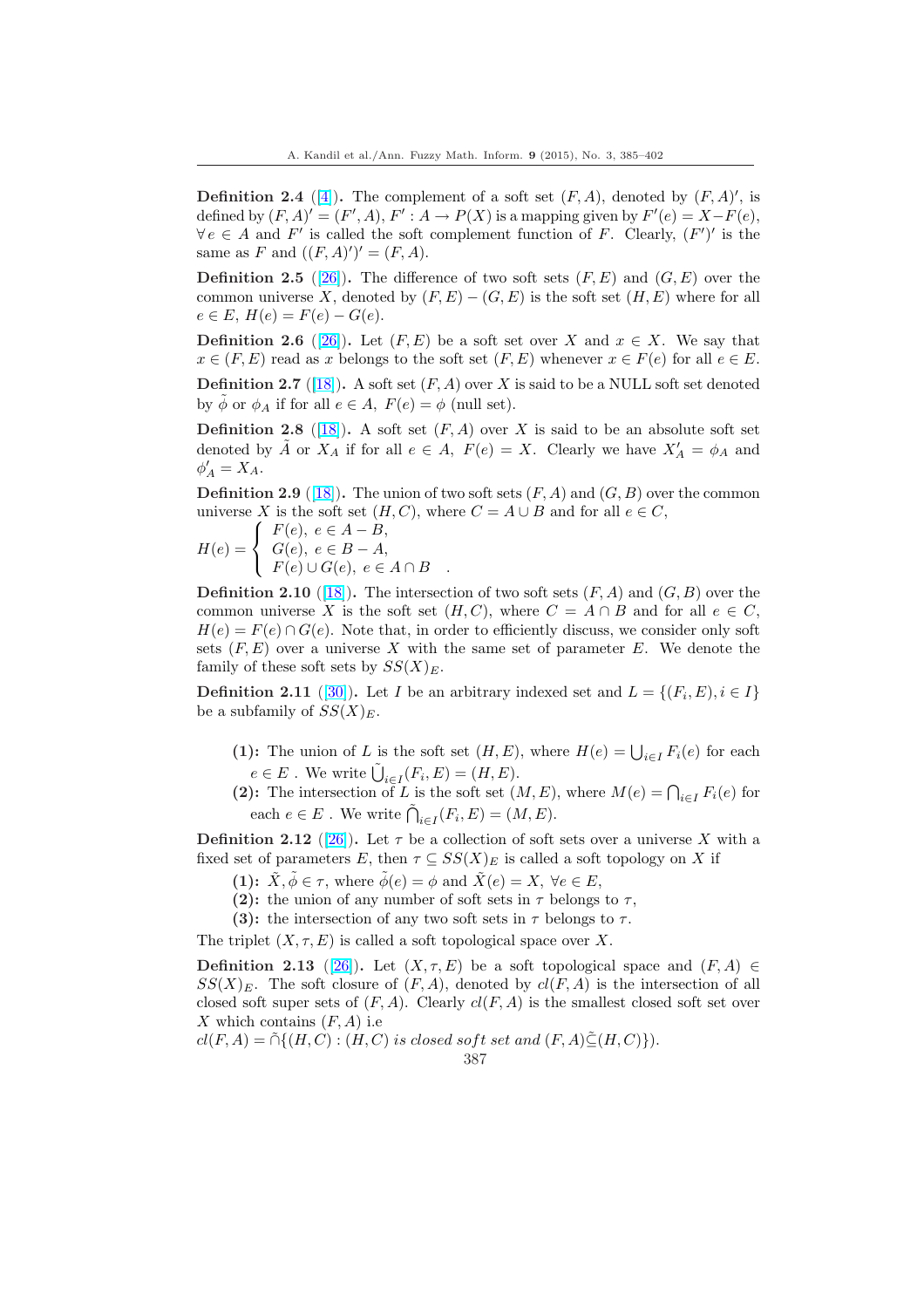**Definition 2.14** ([30]). Let  $(X, \tau, E)$  be a soft topological space and  $(F, A) \in$  $SS(X)_E$ . The soft interior of  $(G, B)$ , denoted by  $int(G, B)$  is the union of all open soft subsets of  $(G, B)$ . Clearly  $int(G, B)$  is the largest open soft set over X which contained in  $(G, B)$  i.e

 $int(G, B) = \tilde{\cup}\{(H, C): (H, C) \text{ is an open soft set and } (H, C)\tilde{\subseteq}(G, B)\}).$ 

**Definition 2.15** ([30]). The soft set  $(F, E) \in SS(X)_E$  is called a soft point in  $X_E$ if there exist  $x \in X$  and  $e \in E$  such that  $F(e) = \{x\}$  and  $F(e') = \phi$  for each  $e' \in E - \{e\}$ , and the soft point  $(F, E)$  is denoted by  $x_e$ .

**Proposition 2.16** ([27]). The union of any collection of soft points can be considered as a soft set and e[very](#page-17-0) soft set can be expressed as union of all soft points belonging to it.

**Definition 2.17** ([30]). A soft set  $(G, E)$  in a soft topological space  $(X, \tau, E)$  is called a soft neighb[orho](#page-17-0)od (briefly: nbd) of the soft point  $x_e \in X_E$  if there exists an open soft set  $(H, E)$  such that  $x_e \tilde{\in} (H, E) \subseteq (G, E)$ .

A soft set  $(G, E)$  in a soft topological space  $(X, \tau, E)$  is called a soft neighborhood of the soft  $(F, E)$  if the[re e](#page-17-0)xists an open soft set  $(H, E)$  such that  $(F, E) \in (H, E) \subseteq (G, E)$ . The neighborhood system of a soft point  $x_e$ , denoted by  $N_\tau(x_e)$ .

**Theorem 2.18** ([28]). Let  $(X, \tau, E)$  be a soft topological space. For any soft point  $x_e, x_e \in cl(F, A)$  if and only if each soft neighborhood of  $x_e$  intersects  $(F, A)$ .

Definition 2.19 ([24]). Let  $(X, \tau, E)$  be a soft topological space and  $(F, E) \in$  $SS(X)_E$ . Define  $\tau_{(F,E)} = \{(G,E) \cap (F,E) : (G,E) \in \tau\}$ , which is soft topology on  $(F, E)$ . This s[oft](#page-17-0) topology is called a soft relative topology of  $\tau$  on  $(F, E)$ , and  $[(F, E), \tau_{(F,E)}]$  is called a soft subspace of  $(X, \tau, E)$ .

**Definition 2.20** ([[1\]\)](#page-17-0). Let  $SS(X)_A$  and  $SS(Y)_B$  be families of soft sets,  $u: X \to Y$ and  $p: A \to B$  be mappings. Let  $f_{pu}: SS(X)_A \to SS(Y)_B$  be a mapping. Then;

- (1): If  $(F, A) \in SS(X)_A$ . Then the image of  $(F, A)$  under  $f_{pu}$ , written as  $f_{pu}(F, A) = (f_{pu}(F), p(A)),$  $f_{pu}(F, A) = (f_{pu}(F), p(A)),$  $f_{pu}(F, A) = (f_{pu}(F), p(A)),$  is a soft set in  $SS(Y)_B$  such that<br>  $f_{pu}(F)(b) = \begin{cases} \bigcup_{x \in p^{-1}(b) \cap A} u(F(a)), & p^{-1}(b) \cap A \neq \phi, \\ A, & \text{otherwise} \end{cases}$  $\phi$ , otherwise. for all  $b \in B$ .
- (2): Let  $(G, B) \in SS(Y)_{B}$ . The inverse image of  $(G, B)$  under  $f_{pu}$ , written as  $f_{pu}^{-1}(G, B) = (f_{pu}^{-1}(G), p^{-1}(B)),$  is a soft set in  $SS(X)_A$  such that  $f_{pu}^{\text{1}}(G, B) = \begin{cases} u^{-1}(G(p(a))), & p(a) \in B, \\ \phi & \text{otherwise} \end{cases}$  $\phi$ , otherwise. for all  $a \in A$ .

The soft function  $f_{pu}$  is called surjective if p and u are surjective, also is said to be injective if  $p$  and  $u$  are injective.

**Definition 2.21** ([30]). Let  $(X, \tau_1, A)$  and  $(Y, \tau_2, B)$  be soft topological spaces and  $f_{pu}: SS(X)_A \rightarrow SS(Y)_B$  be a function. Then

- (1): The function  $f_{pu}$  is called continuous soft (cts-soft) if  $f_{pu}^{-1}(G, B) \in \tau_1$  $\forall(G, B) \in \tau_2.$
- (2): The fun[ctio](#page-17-0)n  $f_{pu}$  is called open soft if  $f_{pu}(G, A) \in \tau_2 \ \forall \ (G, A) \in \tau_1$ .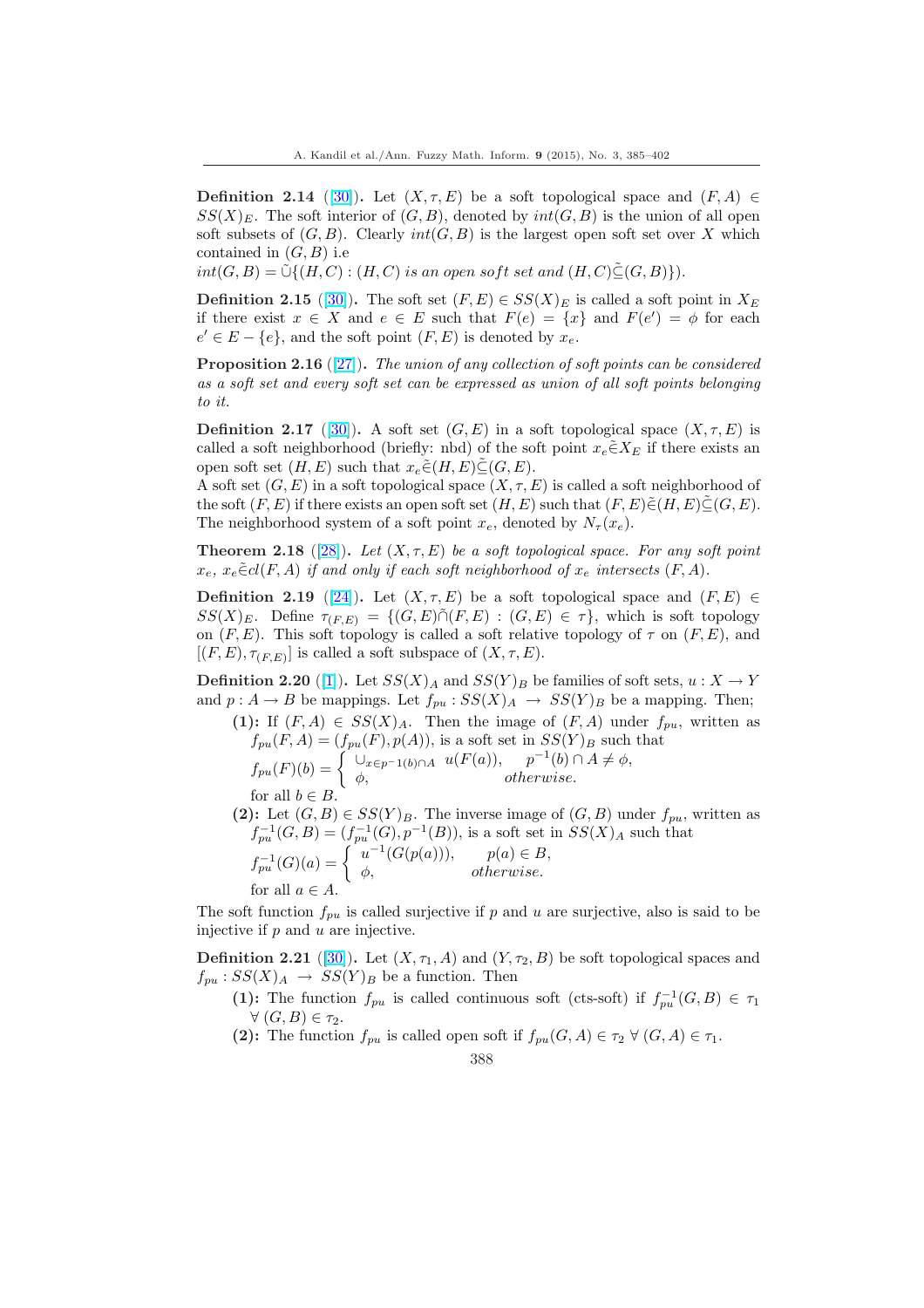<span id="page-4-0"></span>**Definition 2.22** ([8]). A non-empty collection I of subsets of a set X is called an ideal on  $X$ , if it satisfies the following conditions

- (1):  $A \in I$  and  $B \in I \Rightarrow A \cup B \in I$ ,
- (2):  $A \in I$  and  $B \subseteq A \Rightarrow B \in I$ ,
- i.e. I is clo[se](#page-16-0)d under finite unions and subsets.

**Definition 2.23** ([11]). Let I be a non-null collection of soft sets over a universe X with a fixed set of parameters E, then  $I \subseteq SS(X)_E$  is called a

soft ideal on  $X$  with a fixed set  $E$  if

- (1):  $(F, E) \in \tilde{I}$  and  $(G, E) \in \tilde{I} \Rightarrow (F, E) \tilde{\cup} (G, E) \in \tilde{I}$ ,
- (2):  $(F, E) \in \tilde{I}$  and  $(G, E) \tilde{\subseteq} (F, E) \Rightarrow (G, E) \in \tilde{I}$ ,

i.e.  $\ddot{I}$  is closed under finite soft unions and soft subsets.

**Definition 2.24** ([11]). Let  $(X, \tau, E)$  be a soft topological space and  $\tilde{I}$  be a soft ideal over  $X$  with the same set of parameters  $E$ . Then

 $(F,E)^*(\tilde{I},\tau) \; (or F_E^*) = \tilde{\cup} \{x_e \in \varepsilon : O_{x_e} \tilde{\cap} (F,E) \tilde{\not\in} \tilde{I} \; \forall \; O_{x_e} \in \tau \}$ 

is called the soft local function of  $(F, E)$  with respect to  $\tilde{I}$  and  $\tau$ , where  $O_{x_e}$  is a  $\tau$ -open soft set con[tain](#page-16-0)ing  $x_e$ .

**Theorem 2.25** ([11]). Let  $(X, \tau, E)$  be a soft topological space and  $\tilde{I}$  be a soft ideal over X with the same set of parameters E. Then the soft closure operator  $cl^*: SS(X)_E \to SS(X)_E$  defined by:

$$
cl^*(F, E) = (F, E)\tilde{\cup}(F, E)^*
$$

satisfies Kuratows[ki's](#page-16-0) axioms.

3. Subsets of soft topological spaces via soft ideal

In this section we extend some special subsets of a soft topological space  $(X, \tau, E)$ mentioned in [10] in a soft topological space with soft ideal  $(X, \tau, E, I)$ .

In any soft topological space with soft ideal  $(X, \tau, E, I)$  we introduce an operator  $\gamma$ generalizing these previous kinds of open soft sets.

**Definition 3[.1.](#page-16-0)** Let  $(X, \tau, E, I)$  be a soft topological space with soft ideal and  $(F, E) \in SS(X)_E$ . Then  $(F, E)$  is called  $\tilde{I}$ -open soft if  $(F, E) \tilde{\subseteq} int((F, E)^*(\tilde{I}, \tau))$ . We denote the set of all  $\tilde{I}$ -open soft sets by  $\tilde{I}OS(X, \tau, E, \tilde{I})$ , or when there can be no confusion by  $\tilde{I}OS(X)$  and the set of all  $\tilde{I}$ -closed soft sets by  $\tilde{I}CS(X,\tau,E,\tilde{I})$ , or  $ICS(X)$ .

**Definition 3.2.** Let  $(X, \tau, E, \tilde{I})$  be a soft topological space with soft ideal and  $(X, \tau^*, E, \tilde{I})$  be its  $\star$ -soft topological space. A mapping  $\gamma : SS(X)_E \to SS(X)_E$  is said to be an operation on  $OS(X)$  if  $F_E \subseteq \gamma(F_E) \ \forall F_E \in OS(X)$ . The collection of all  $\gamma$ -open soft sets is denoted by  $OS(\gamma) = \{F_E : F_E \subseteq \gamma(F_E), F_E \in SS(X)_E\}$ . Also, the complement of  $\gamma$ -open soft set is called  $\gamma$ -closed soft set, i.e

 $CS(\gamma) = \{F'_E : F_E \text{ is a } \gamma-\text{open soft set}, F_E \in SS(X)_E\}$  is the family of all  $\gamma$ -closed soft sets.

**Definition 3.3.** Let  $(X, \tau, E, \tilde{I})$  be a soft topological space with soft ideal and  $(F, E) \in SS(X)_E$ . Different cases of  $\gamma$ -operations on  $SS(X)_E$  are as follows: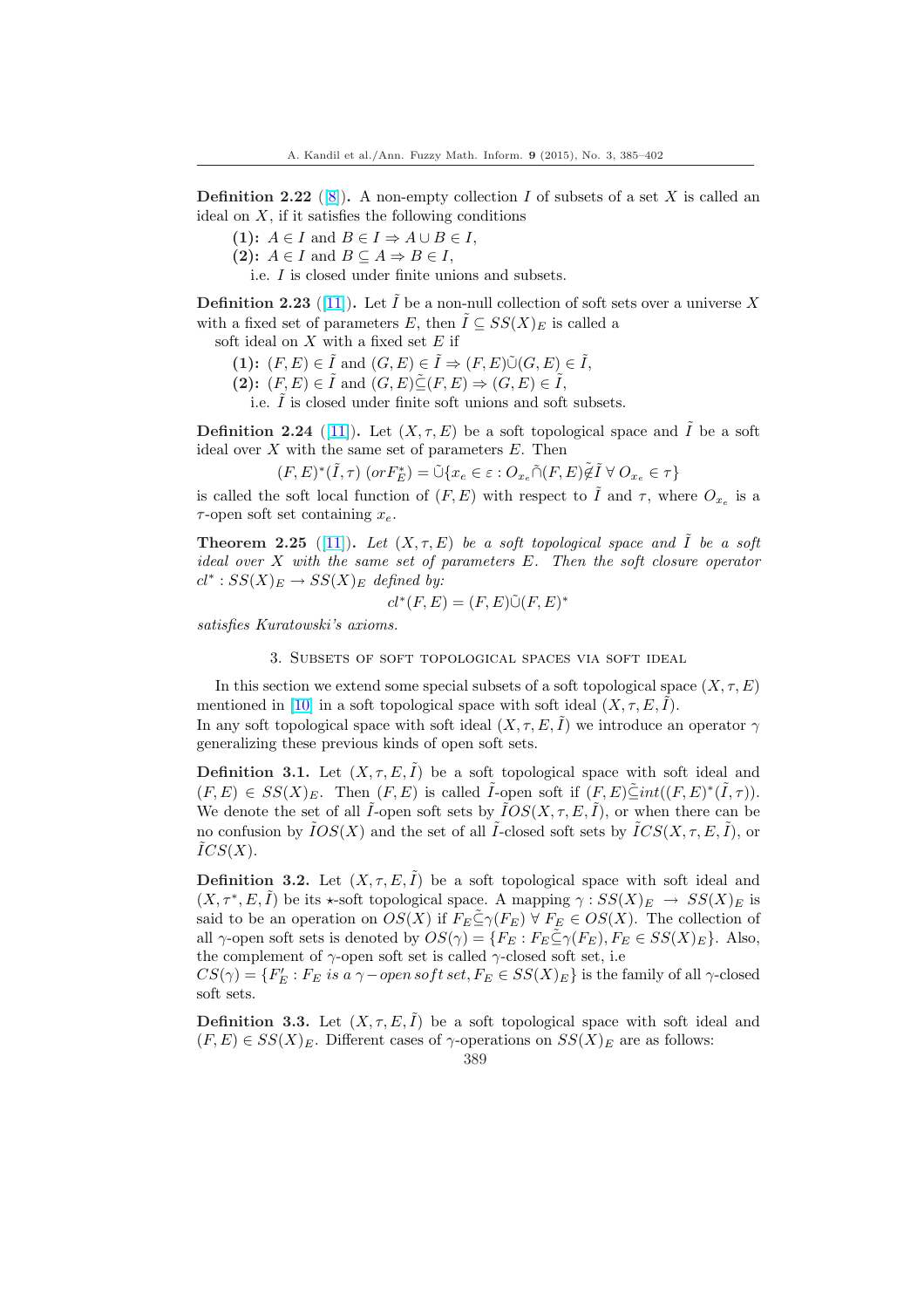- (1): If  $\gamma = int(cl^*)$ , then  $\gamma$  is called pre- $\tilde{I}$ -open soft operator. We denote the set of all pre-*I*-open soft sets by  $PIOS(X, \tau, E, I)$ , or  $PIOS(X)$  and the set of all pre-I-closed soft sets by  $\text{PICS}(X, \tau, E, I)$ , or  $\text{PICS}(X)$ .
- (2): If  $\gamma = int(cl^*(int))$ , then  $\gamma$  is called  $\alpha$ -*I*-open soft operator. We denote the set of all  $\alpha-\tilde{I}$ -open soft sets by  $\alpha\tilde{I}OS(X,\tau,E,\tilde{I})$ , or  $\alpha\tilde{I}OS(X)$  and the set of all  $\alpha$ - $\tilde{I}$ -closed soft sets by  $\alpha \tilde{I}CS(X, \tau, E, \tilde{I})$ , or  $\alpha \tilde{I}CS(X)$ .
- (3): If  $\gamma = cl^*(int)$ , then  $\gamma$  is called semi- $\tilde{I}$ -open soft operator. We denote the set of all semi- $\tilde{I}$ -open soft sets by  $\tilde{S}IOS(X, \tau, E, \tilde{I})$ , or  $\tilde{S}IOS(X)$  and the set of all semi- $\tilde{I}$ -closed soft sets by  $SICS(X, \tau, E, \tilde{I})$ , or  $S\tilde{I}CS(X)$ .
- (4): If  $\gamma = cl(int(cl^*))$ , then  $\gamma$  is called  $\beta$ -*I*-open soft operator. We denote the set of all  $\beta$ - $\tilde{I}$ -open soft sets by  $\beta \tilde{I}OS(X, \tau, E, \tilde{I})$ , or  $\beta \tilde{I}OS(X)$  and the set of all  $\beta$ - $\tilde{I}$ -closed soft sets by  $\beta \tilde{I}CS(X, \tau, E, \tilde{I})$ , or  $\beta \tilde{I}CS(X)$ .

**Theorem 3.4.** Let  $(X, \tau, E, \tilde{I})$  be a soft topological space with soft ideal and  $\gamma$ :  $SS(X)_E \rightarrow SS(X)_E$  be an operation on  $OS(X)$ .

- If  $\gamma \in \{int(cl^*), int(cl^*(int)), cl^*(int), cl(int(cl^*))\}$ . Then
	- (1): Arbitrary soft union of  $\gamma$ -open soft sets is  $\gamma$ -open soft.
	- (2): Arbitrary soft intersection of  $\gamma$ -closed soft sets is  $\gamma$ -closed soft.

*Proof.* (1): We give the proof for the case of pre-open soft operator i.e.,  $\gamma =$ *int*(*cl*<sup>\*</sup>). Let  ${F_{jE} : j \in J}$  ⊆  $\tilde{POS}(X)$ . Then  $\forall j \in J$ ,  $F_{jE} \tilde{\subseteq} int(cl^*(F_{jE}))$ . It follows that

$$
\begin{aligned} \tilde{\bigcup}_j F_{jE} \tilde{\subseteq} \tilde{\bigcup}_j int(cl^*(F_{jE})) \\ \tilde{\subseteq} int (\tilde{\bigcup}_j cl^*(F_{jE})) \\ = int (\tilde{\bigcup}_j (((F_{jE})^*\tilde{\cup}(F_{jE}))) \\ = int (\tilde{\bigcup}_j (F_{jE})^*\tilde{\cup} (\tilde{\bigcup}_j (F_{jE}))) \\ = int ((\tilde{\bigcup}_j (F_{jE}))^*\tilde{\cup} (\tilde{\bigcup}_j (F_{jE}))) \\ = int(cl^*(\tilde{\bigcup}_j (F_{jE})) \end{aligned}
$$

from [11, Theorem 3.2]. Hence,  $\tilde{\bigcup}_j F_{jE} \in \tilde{PIOS}(X) \ \forall \ j \in J$ . The rest of the proof is similar.

(2): Immediate.

¤

Remark 3.5. [A](#page-16-0) finite soft intersection of pre- $\tilde{I}$ -open (resp. semi- $\tilde{I}$ -open, $\beta$ - $\tilde{I}$ -open) soft sets need not to be pre- $\tilde{I}$ -open (resp. semi- $\tilde{I}$ -open, $\beta$ - $\tilde{I}$ -open) soft, as it can be seen from the following examples.

Example 3.6. (1): Let  $X = \{h_1, h_2, h_3, h_4\}$ ,  $E = \{e\}$  and  $\tau = \{\tilde{X}, \tilde{\phi}, (F_1, E),$  $(F_2, E), (F_3, E)$  where  $(F_1, E), (F_2, E), (F_3, E)$  are soft sets over X defined by  $F_1(e) = \{h_1\}, F_2(e) = \{h_2, h_3\}$  and  $F_3(e) = \{h_1, h_2, h_3\}.$  Then  $(X, \tau, E)$ is a soft topological space over X. Let  $I = \{\phi, (I_1, E), (I_2, E), (I_3, E)\},\$ 390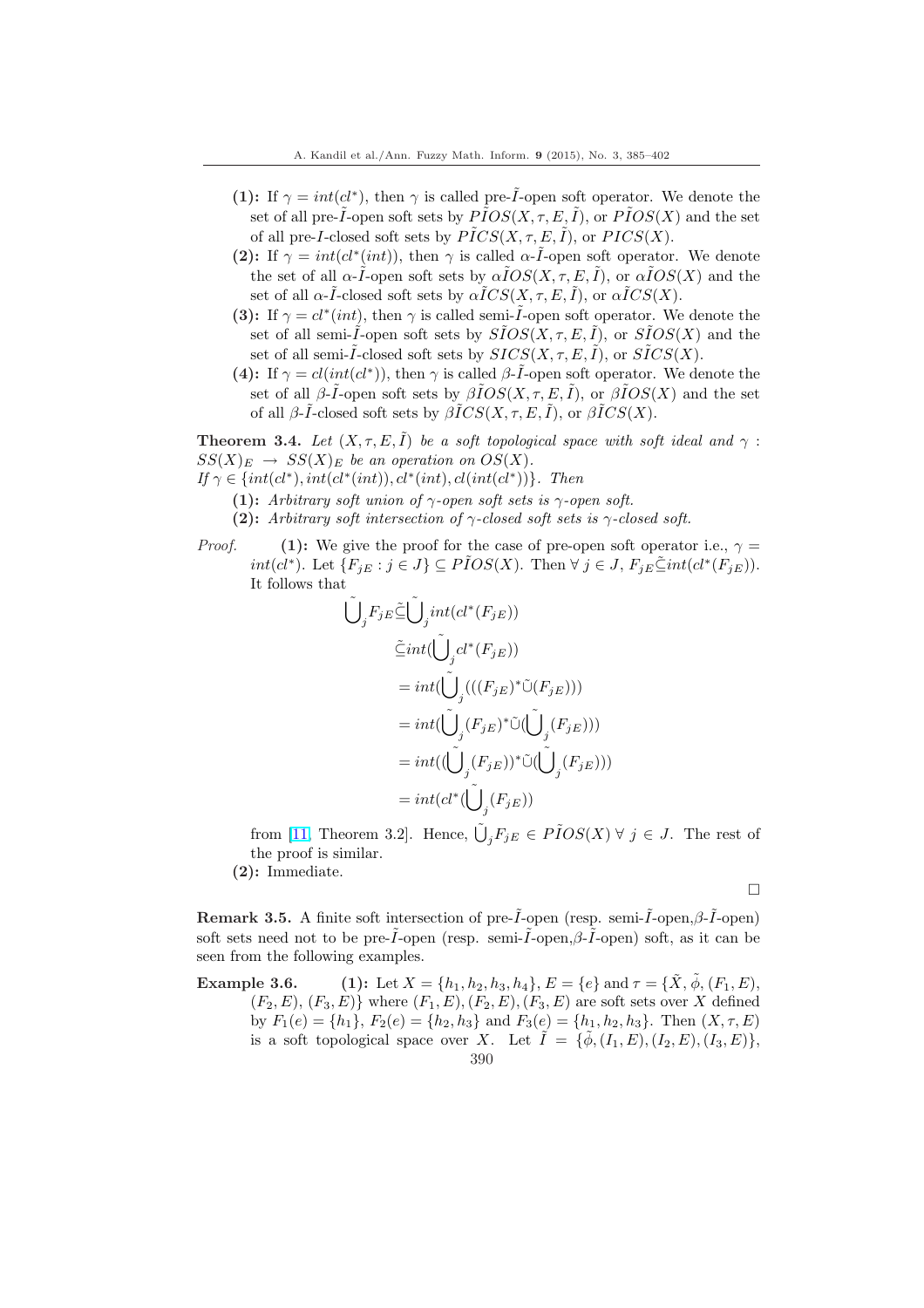where  $(I_1, E), (I_2, E), (I_3, E)$  are soft sets over X defined by  $I_1(e) = \{h_1\}$ ,  $I_2(e) = \{h_4\}$  and  $I_3(e) = \{h_1, h_4\}$ . Hence, the soft sets  $(G, E)$  and  $(H, E)$ which defined by  $G(e) = \{h_1, h_2, h_4\}, H(e) = \{h_1, h_3, h_4\},$  are pre-*I*-open soft sets of  $(X, \tau, E, I)$ , but their soft intersection  $(G, E) \tilde{\cap} (H, E) = (M, E)$ , where  $M(e) = \{h_1, h_4\}$ , is not pre- $\tilde{I}$ -open soft set.

(2): Let  $X = \{h_1, h_2, h_3, h_4\}$ ,  $E = \{e\}$  and

 $\tau = {\tilde{X}, \tilde{\phi}, (F_1, E), (F_2, E), (F_3, E), (F_4, E), (F_5, E)}$ 

where  $(F_1, E), (F_2, E), (F_3, E), (F_4, E), (F_5, E)$  are soft sets over X defined by  $F_1(e) = \{h_1\}, F_2(e) = \{h_2\}, F_3(e) = \{h_1, h_2\}, F_4(e) = \{h_2, h_3\},$  and  $F_5(e) = \{h_1, h_2, h_3\}.$  Then  $(X, \tau, E)$  is a soft topological space over X. Let  $I = {\tilde{\phi}, (I_1, E), (I_2, E), (I_3, E)},$  where  $(I_1, E), (I_2, E), (I_3, E)$  are soft sets over X defined by  $I_1(e) = \{h_1\}$ ,  $I_2(e) = \{h_2\}$  and  $I_3(e) = \{h_1, h_2\}$ . Hence, the soft sets  $(G, E)$  and  $(H, E)$  which defined by  $G(e) = \{h_1, h_2\}$ ,  $H(e) = \{h_2, h_3\}$ , are semi- $\tilde{I}$ -open soft sets of  $(X, \tau, E, \tilde{I})$ , but their soft intersection  $(G, E) \tilde{\cap} (H, E) = (M, E)$ , where  $M(e) = \{h_2\}$ , is not semi- $\tilde{I}$ open soft set.

(3): Let  $X = \{h_1, h_2, h_3\}, E = \{e\}$  and  $\tau = \{\tilde{X}, \tilde{\phi}, (F, E)\}$  where  $(F, E)$  is a soft set over X defined by  $F(e) = \{h_1, h_2\}$ . Let  $\tilde{I} = \{\tilde{\phi}, (G, E)\}\$ be soft ideal over X where  $(G, E)$  is a soft set over X defined by  $G(e) = \{h_3\}.$ Then the soft sets  $(K, E)$  and  $(H, E)$  which defined by  $K(e) = \{h_1, h_3\}$ and  $H(e) = \{h_2, h_3\}$  are  $\beta$ -*I*-open soft sets of  $(X, \tau, E, I)$ , but their soft intersection  $(K, E) \tilde{\cap} (H, E) = (M, E)$ , where  $M(e) = \{h_3\}$ , is not a  $\beta$ - $\tilde{I}$ open soft set.

**Proposition 3.7.** Let  $(X, \tau, E, \tilde{I})$  be a soft topological space with soft ideal and  $(F, E) \in SS(X)_E$ . Then we have:

- (1): If  $\tilde{I} = {\tilde{\phi}}$ , then  $(F, E)$  is pre- $\tilde{I}$  (resp. semi- $\tilde{I}$ -,  $\alpha$ - $\tilde{I}$  and  $\beta$ - $\tilde{I}$ -) open soft  $\Leftrightarrow$  it is pre- (resp. semi-,  $\alpha$ - and  $\beta$ -) open soft.
- (2): If  $\tilde{I} = SS(X)_{E}$ , then  $(F, E)$  is pre- $\tilde{I}$  (resp. semi- $\tilde{I}$ -,  $\alpha$ - $\tilde{I}$  and  $\beta$ - $\tilde{I}$ -) open soft  $\Leftrightarrow$  it is  $\tau$ -open soft.

*Proof.* Immediate.  $\Box$ 

**Definition 3.8.** Let  $(X, \tau, E, \tilde{I})$  be a soft topological space with soft ideal and and  $(F, E) \in SS(X)_E$ . Then,

- (1):  $x_e$  is called an  $\gamma$ -soft interior point of  $(F, E)$  if  $\exists (G, E) \in OS(\gamma)$  such that  $x_e \in (G, E) \tilde{\subseteq} (F, E)$ , the set of all  $\gamma$ -interior soft points of  $(F, E)$  is called the γ-soft interior of  $(F, E)$  and is denoted by  $\gamma Sint(F, E)$  consequently,  $\gamma Sint(F, E) = \tilde{\bigcup} \{ (G, E) : (G, E) \tilde{\subseteq} (F, E), (G, E) \in OS(\gamma) \}.$
- (2):  $x_e$  is called a  $\gamma$ -cluster soft point of  $(F, E)$  if  $(F, E) \cap (H, E) \neq \tilde{\phi} \ \forall \ (H, E) \in$ OS(γ). The set of all γ-cluster soft points of  $(F, E)$  is called γ-soft closure of  $(F, E)$  and is denoted by  $\gamma Sel(F, E)$  consequently,  $\gamma Sel(F, E) = \tilde{\bigcap} \{ (H, E) :$  $(H, E) \in CS(\gamma), (F, E) \subseteq (H, E)$ .

**Theorem 3.9.** Let  $(X, \tau, E, \tilde{I})$  be a soft topological space with soft ideal,  $\gamma : SS(X)_E$  $\rightarrow SS(X)_E$  be one of the operations in Definition 3.3 and  $(F, E), (G, E) \in SS(X)_E$ .

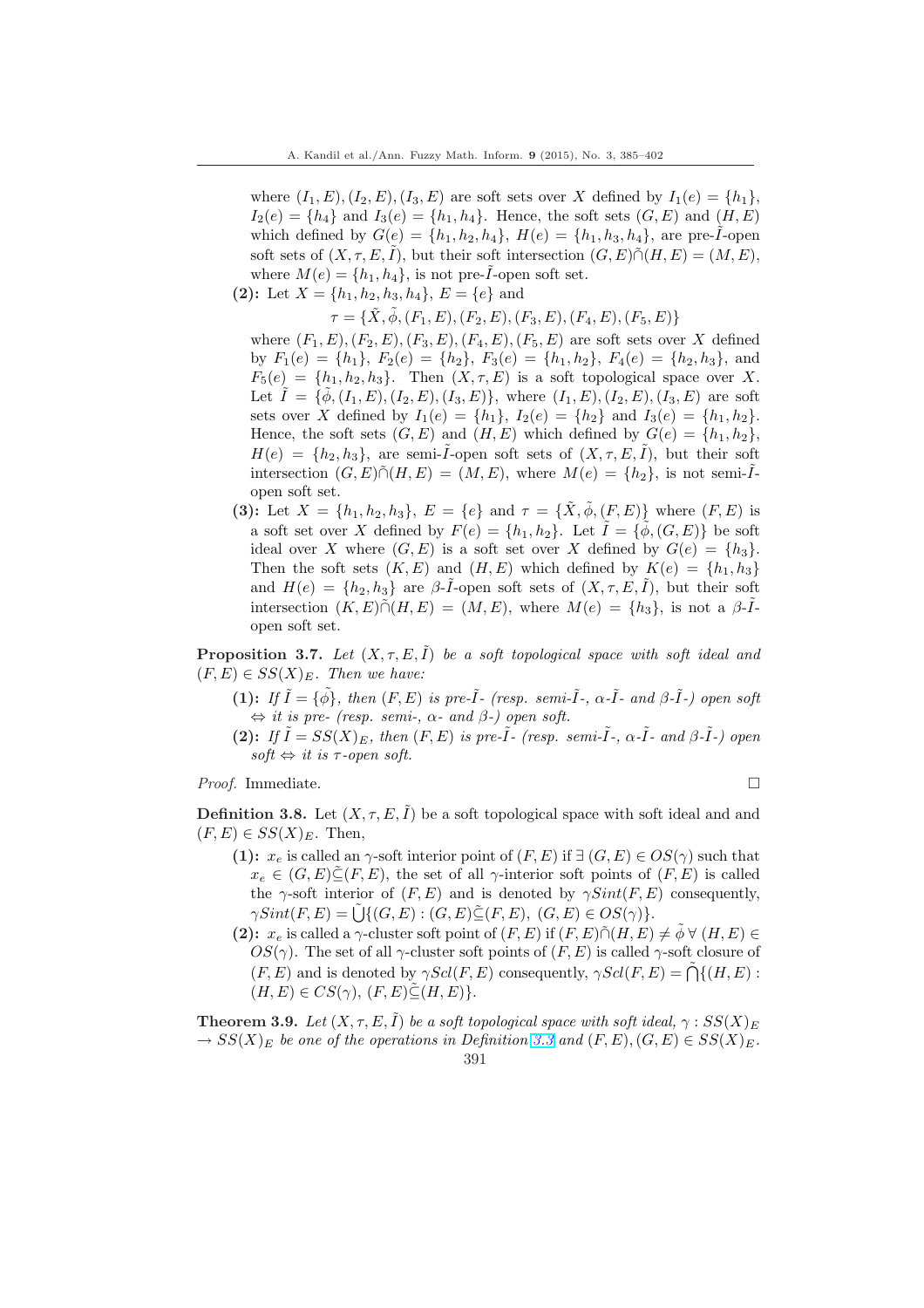<span id="page-7-0"></span>Then the following properties are satisfied for the  $\gamma$ -soft interior operators, denoted by  $\gamma Sint$ .

(1):  $\gamma Sint(\tilde{X}) = \tilde{X}$  and  $\gamma Sint(\tilde{\phi}) = \tilde{\phi}$ . (2):  $\gamma Sint(F, E) \tilde{\subseteq} (F, E)$ . (3):  $\gamma Sint(F, E)$  is the largest  $\gamma$ -open soft set contained in  $(F, E)$ . (4): if  $(F, E) \tilde{\subset} (G, E)$ , then  $\gamma Sint(F, E) \tilde{\subset} \gamma Sint(G, E)$ . (5):  $\gamma Sint(\gamma Sint(F, E)) = \gamma Sint(F, E)$ . (6):  $\gamma Sint(F, E)\tilde{\cup}\gamma Sint(G, E)\tilde{\subseteq}\gamma Sint[(F, E)\tilde{\cup}(G, E)].$ (7):  $\gamma Sint[(F, E)\tilde{\cap} (G, E)]\tilde{\subseteq} \gamma Sint(F, E)\tilde{\cap} \gamma Sint(G, E).$ 

*Proof.* Immediate.  $\square$ 

**Theorem 3.10.** Let  $(X, \tau, E, \tilde{I})$  be a soft topological space with soft ideal,  $\gamma$ :  $SS(X)_E \rightarrow SS(X)_E$  be one of the operations in Definition 3.3 and  $(F, E), (G, E) \in$  $SS(X)<sub>E</sub>$ . Then the following properties are satisfied for the  $\gamma$ -soft closure operators, denoted by  $\gamma Scl.$ 

(1):  $\gamma Scl(\tilde{X}) = \tilde{X}$  and  $\gamma Scl(\tilde{\phi}) = \tilde{\phi}$ . (2):  $(F, E) \widetilde{\subseteq} \gamma Scl(F, E)$ . (3):  $\gamma Scl(F, E)$  is the smallest  $\gamma$ -closed soft set contains  $(F, E)$ . (4): if  $(F, E) \subseteq (G, E)$ , then  $\gamma Scl(F, E) \subseteq \gamma Scl(G, E)$ . (5):  $\gamma Sel(\gamma Sel(F, E)) = \gamma Sel(F, E)$ . (6):  $\gamma Scl(F, E)\tilde{\cup}\gamma Scl(G, E)\tilde{\subseteq}\gamma Scl[(F, E)\tilde{\cup}(G, E)].$ (7):  $\gamma Sel[(F, E)\tilde{\cap} (G, E)] \tilde{\subseteq} \gamma Sel(F, E) \tilde{\cap} \gamma Sel(G, E).$ 

*Proof.* Immediate.  $\Box$ 

**Remark 3.11.** Note that the family of all  $\gamma$ -open soft sets on a soft topological space with soft ideal  $(X, \tau, E, I)$  forms a supra soft topology, which is a collection of soft sets contains  $\tilde{X}, \tilde{\phi}$  and closed under arbitrary soft union.

# 4. Relations between subsets of soft topological spaces via soft **IDEAL**

In this section we introduce the relations between some special subsets of a soft topological space with soft ideal  $(X, \tau, E, I)$ .

**Theorem 4.1.** Every  $\tilde{I}$ -open soft set is pre- $\tilde{I}$ -open soft.

*Proof.* Let  $(X, \tau, E, I)$  be a soft topological space with soft ideal and  $(F, E) \in$  $IOS(X)$ . Then

$$
(F, E)\tilde{\subseteq} int((F, E)^*(\tilde{I}, \tau))\tilde{\subseteq} int((F, E) \cup (F, E)^*(\tilde{I}, \tau)) = int(cl^*(F, E)).
$$

Hence,  $(F, E) \in \widetilde{P} \overline{I} OS(X)$ .

The following example shows that the converse of Theorem 4.1 is not true in general.

Example 4.2. Let  $X = \{h_1, h_2, h_3, h_4\}$ ,  $E = \{e\}$ ,  $\tau = \{\tilde{X}, \tilde{\phi}, (F_1, E), (F_2, E),$  $(F_3, E), (F_4, E)$ , where  $(F_1, E), (F_2, E), (F_3, E), (F_4, E)$  are soft sets over X defined by  $F_1(e) = \{h_1\}$ ,  $F_2(e) = \{h_2\}$ ,  $F_3(e) = \{h_1, h_2\}$ ,  $F_4(e) = \{h_1, h_2, h_4\}$  and  $\tilde{I} =$ 392

$$
\mathfrak{u}^-
$$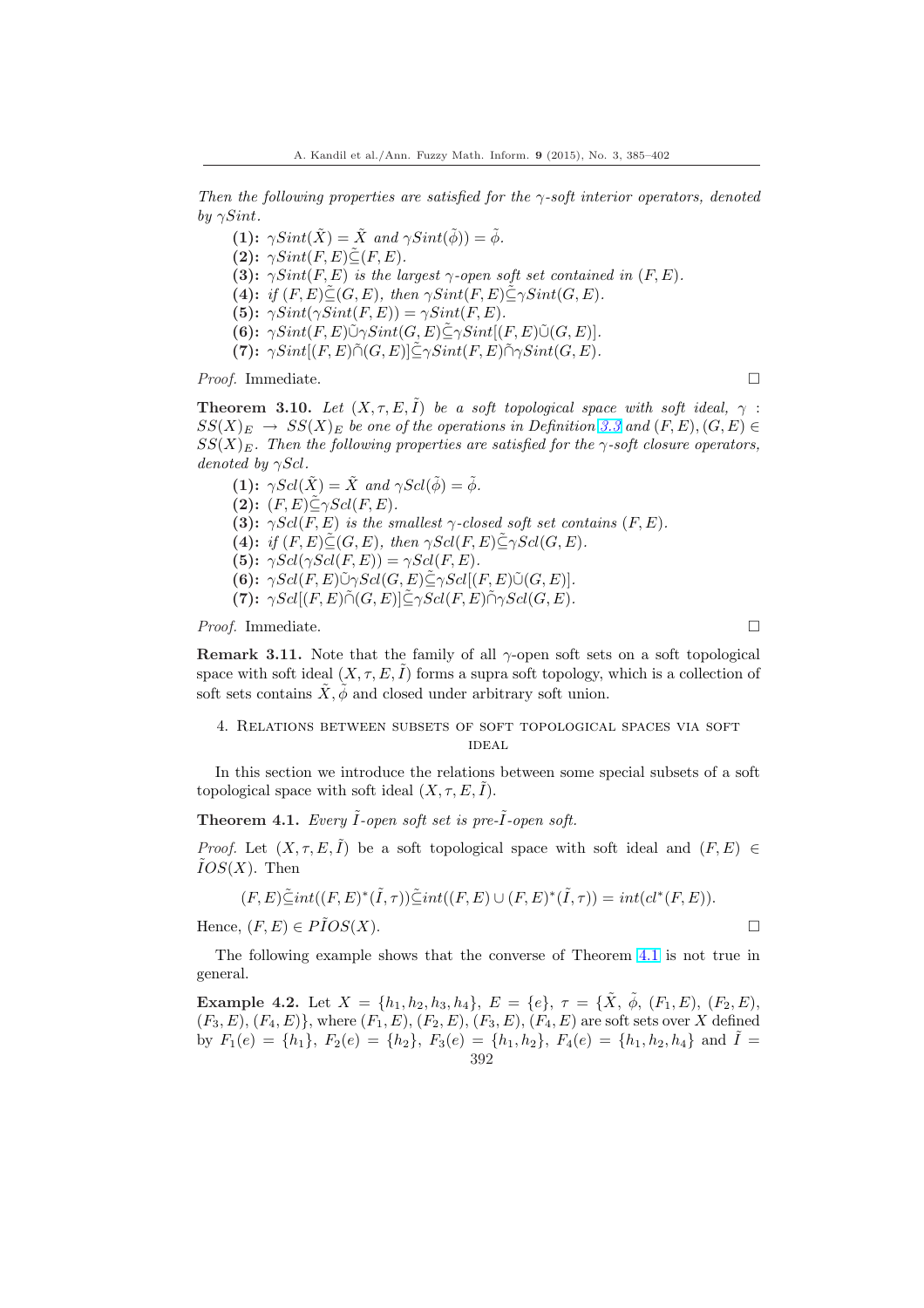<span id="page-8-0"></span> $\{\tilde{\phi},(I_1,E),(I_2,E),(I_3,E)\}\$ be a soft ideal over X where  $(I_1,E),(I_2,E),(I_3,E)$  are soft sets over X defined by  $I_1(e) = \{h_1\}$ ,  $I_2(e) = \{h_3\}$  and  $I_3(e) = \{h_1, h_3\}$ . Then the soft set  $(F_3, E)$  is pre-*I*-open soft but it is not *I*-open soft.

Theorem 4.3. Every pre- $\tilde{I}$ -open soft set is pre-open soft.

*Proof.* Let  $(X, \tau, E, \tilde{I})$  be a soft topological space with soft ideal and  $(F, E) \in$  $\tilde{PIOS}(X)$ . Then  $(F, E) \tilde{\subseteq} int(cl^*(F, E)) = int((F, E) \cup (F, E)^*(\tilde{I}, \tau)) \tilde{\subseteq} int((F, E) \cup$  $cl(F, E) = int(cl(F, E))$ . Hence,  $(F, E) \in POS(X)$ .

The following example shows that the converse of Theorem 4.3 is not true in general.

**Example 4.4.** Let  $X = \{h_1, h_2, h_3\}$ ,  $E = \{e\}$ ,  $\tau = \{\tilde{X}, \tilde{\phi}, (F_1, E), (F_2, E)\}$ , where  $(F_1, E), (F_2, E)$  are soft sets over X defined by  $F_1(e) = \{h_1\}$  and  $F_2(e) = \{h_2, h_3\}$ and  $I = {\phi, (I_1, E), (I_2, E) \mu(I_3, E)}$  be a soft ideal over X where  $(I_1, E), (I_2, E),$  $(I_3, E)$  are soft sets over X defined by  $I_1(e) = \{h_1\}$ ,  $I_2(e) = \{h_3\}$  and  $I_3(e) =$  $\{h_1, h_3\}$ . Then the soft set  $(H, E)$ , where  $(H, E)$  is a soft set over X defined by  $H(e) = \{h_1, h_3\}$ , is pre-open soft but it is not pre- $\tilde{I}$ -open soft.

**Theorem 4.5.** Let  $(X, \tau, E, I)$  be a soft topological space with soft ideal and  $(F, E) \in$  $\tilde{PIOS}(X)$ . Then we have:

(1):  $cl(int(cl^*(F, E))) = cl(F, E),$ (2):  $cl^*(int(cl^*(F, E))) = cl^*(F, E).$ 

*Proof.* (1): Let  $(F, E) \in \widetilde{P} \widetilde{I} \mathcal{O} \mathcal{S}(\mathcal{X})$ , then  $(F, E) \widetilde{\subseteq} \mathrm{int}(cl^*(F, E))$ . Hence,  $cl(F, E) \tilde{\subseteq} cl(int(cl^*(F, E))) \tilde{\subseteq} cl(int(cl(F, E))) \tilde{\subseteq} cl(F, E)$ . Thus,  $cl(int(cl^*(F, E))) = cl(F, E).$  $(2)$ : Follows from  $(1)$ .

**Theorem 4.6.** Let  $(X, \tau, E, \tilde{I})$  be a soft topological space with soft ideal and  $(F, E)$ ,  $(H, E) \in SS(X)_E$ . Then the following properties hold;

- (1):  $(F, E) \in \widetilde{S} \widetilde{I} O S(X)$  if and only if  $cl^*(F, E) = cl^*(int(F, E)).$
- (2):  $(F, E) \in SIOS(X)$  if and only if there exists  $(G, E) \in \tau$  such that  $(G, E) \tilde{\subseteq} (F, E) \tilde{\subseteq} cl^*(G, E).$

¤

(3): If  $(F, E) \in S\tilde{I}OS(X)$  and  $(F, E) \subseteq H, E) \subseteq cl^*(F, E)$ , then  $(H, E) \in$  $S\tilde{I}OS(X).$ 

*Proof.* Obvious. □

**Theorem 4.7.** Let  $(X, \tau, E, \tilde{I})$  be a soft topological space with soft ideal,  $\gamma : SS(X)_{E}$  $\rightarrow SS(X)_{E}$  be one of the operations in Definition 3.3 (we give an example for the pre-*I*-open soft operator i.e  $(\gamma = int(cl^*)))$  and  $(F, E) \in SS(X)_E$ . Then the following hold:

(1):  $\tilde{PIS}(int(\tilde{X} - (F, E))) = \tilde{X} - \tilde{PIS}(cl(F, E)).$ (2):  $\tilde{PIS}(cl(\tilde{X} - (F, E))) = \tilde{X} - \tilde{PIS}(int(F, E)).$  $\tilde{PIS}(cl(\tilde{X} - (F, E))) = \tilde{X} - \tilde{PIS}(int(F, E)).$  $\tilde{PIS}(cl(\tilde{X} - (F, E))) = \tilde{X} - \tilde{PIS}(int(F, E)).$ 

*Proof.* (1): Let  $x_e \tilde{\notin} P \tilde{I} Scl(F, E)$ . Then  $\exists (G, E) \in \tilde{P} \tilde{I}OS(\tilde{X}, x_e)$  such that  $(G, E) \cap (F, E) = \phi$ . Hence,  $x_e \in PISint(X - (F, E))$ . Thus,

$$
393\,
$$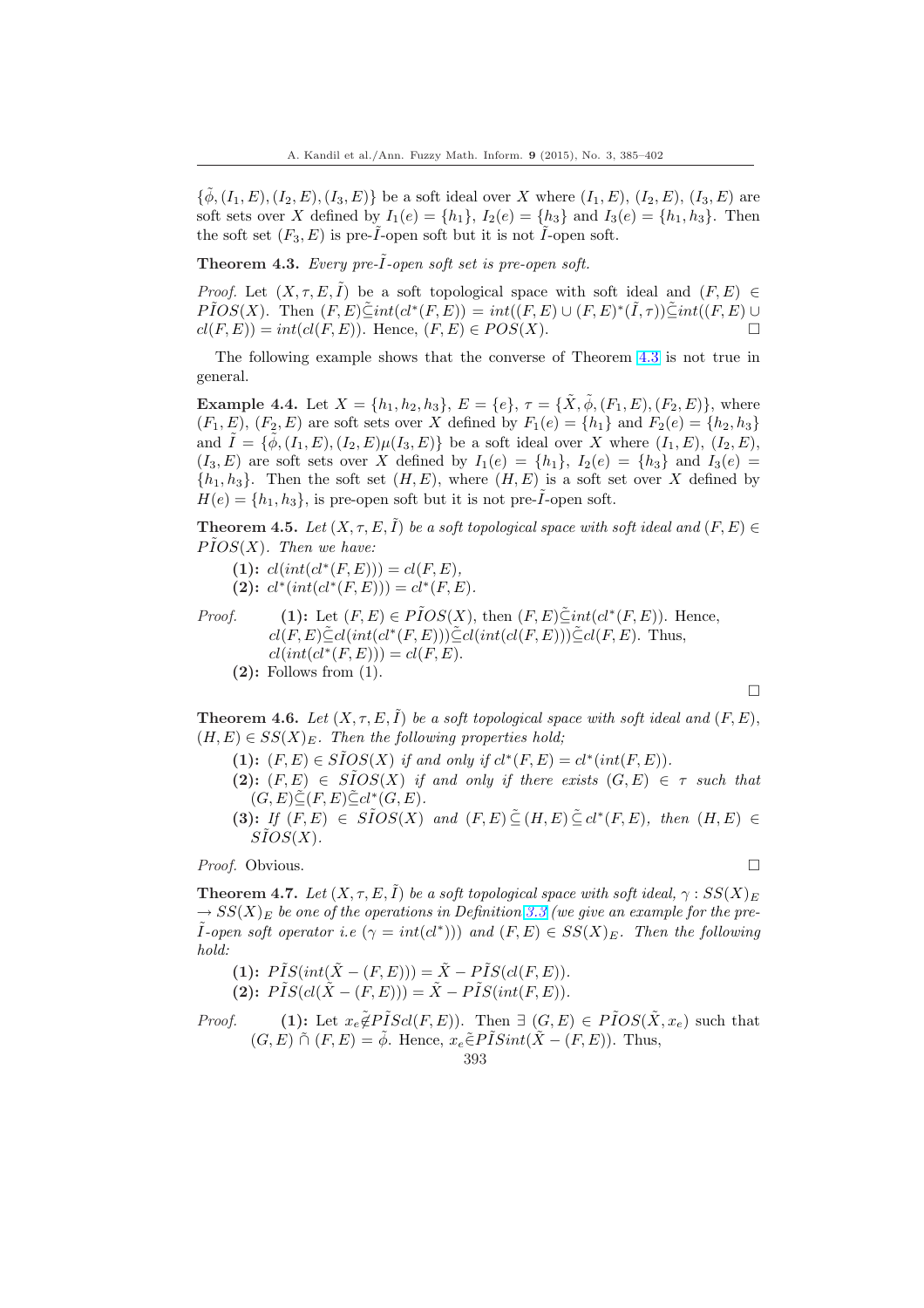$\tilde{X} - P\tilde{I}Scl((F, E))\tilde{\subset}P\tilde{I}Sint(\tilde{X} - (F, E)).$ 

<span id="page-9-0"></span>Now, let  $x_e \in \tilde{P} \tilde{I} Sint(\tilde{X} - (F, E))$ . Since  $\tilde{P} \tilde{I} Sint(\tilde{X} - (F, E)) \tilde{\cap} (F, E) =$  $\tilde{\phi}$ . So,  $x_e \tilde{\phi} P \tilde{I} Scl(F, E)$ . It follows that,  $x_e \tilde{\in} \tilde{X} - P \tilde{I} Scl(F, E)$ . Thus,  $P\tilde{I}Sint(\tilde{X} - (F, E))\tilde{\subset}\tilde{X} - P\tilde{I}Scl(F, E)$ . Therefore,  $P\tilde{I}Sint(\tilde{X} - (F, E)) =$  $\tilde{X}$  –  $\tilde{PIScl}(F, E)$ . (2): By a similar way.

**Theorem 4.8.** Let  $(X, \tau, E, \tilde{I})$  be a soft topological space with soft ideal,  $(F, E) \in \tau$ and  $(G, E) \in P\tilde{I}OS(X, \tau, E, \tilde{I})$ . Then  $(F, E)\tilde{\cap}(G, E) \in P\tilde{I}OS(X, \tau, E, \tilde{I})$ .

*Proof.* Let  $(F, E) \in \tau$  and  $(G, E) \in \tilde{POS}(X, \tau, E, \tilde{I})$ . Then

$$
(F, E)\tilde{\cap}(G, E)\tilde{\subseteq}(F, E)\tilde{\cap}int(cl^*(G, E))
$$
  
=  $(F, E)\tilde{\cap}int((G, E)\tilde{\cup}(G, E)^*)$   
=  $int[((F, E)\tilde{\cap}(G, E))\tilde{\cup}((F, E)\tilde{\cap}(G, E)^*)]$   
 $\tilde{\subseteq}int[((F, E)\tilde{\cap}(G, E))\tilde{\cup}((F, E)\tilde{\cap}(G, E)^*)]$   
=  $int(cl^*(F, E)\tilde{\cap}(G, E))$ 

from [11, Theorem 3.2]. Thus,  $(F, E) \tilde{\cap} (G, E) \in \tilde{POS}(X, \tau, E, \tilde{I}).$ 

**Theorem 4.9.** Let  $(X, \tau, E, I)$  be a soft topological space with soft ideal and  $(F, E) \in$  $SS(X)_E$ . Then  $(F, E) \in P \tilde{I} CS(X) \Leftrightarrow cl(int^*(F, E)) \subseteq (F, E)$ .

*Proof.* [L](#page-16-0)et  $(F, E) \in P \tilde{I} CS(X)$ , then  $\tilde{X} - (F, E)$  is pre- $\tilde{I}$ -open soft. This means that,  $\tilde{X} - (F, E) \tilde{\subseteq} int(cl^*(\tilde{X} - (F, E))) = \tilde{X} - (cl(int^*(F, E))).$  Therefore,  $cl(int^*(F, E))$  $\tilde{\subseteq}$   $(F, E)$ .

Conversely, let  $cl(int^*(F, E)) \subseteq (F, E)$ . Then  $\tilde{X} - (F, E) \subseteq int(cl^*(\tilde{X} - (F, E)))$ . Hence,  $\tilde{X} - (F, E)$  is pre- $\tilde{I}$ -open soft. Therefore,  $(F, E)$  is pre- $\tilde{I}$ -closed soft.  $\Box$ 

Corollary 4.10. Let  $(X, \tau, E, \tilde{I})$  be a soft topological space with soft ideal and  $(F, E) \in SS(X)_E$ . If  $(F, E) \in P \tilde{I} CS(X)$ . Then  $cl^*(int(F, E)) \subseteq (F, E)$ .

*Proof.* Let  $(F, E) \in P \tilde{I} CS(X)$ , then  $cl(int^*(F, E)) \tilde{\subseteq} (F, E)$  from Theorem 4.9. Hence,  $cl^*int(F, E))\tilde{\subseteq} cl(int^*(F, E))\tilde{\subseteq} (F, E).$  Therefore,  $cl^*(int(F, E))\tilde{\subseteq} (F, E).$ 

**Theorem 4.11.** Let  $(X, \tau, E, \tilde{I})$  be a soft topological space with soft ideal and  $(F, E) \in$  $SS(X)_E$ . Then  $(F, E)$  is  $\alpha - \tilde{I}$ -closed soft set  $\Leftrightarrow cl(int^*(cl(F, E)) \subseteq (F, E)$ .

*Proof.* Let  $(F, E) \in \alpha \tilde{I}CS(X)$ , then  $\tilde{X} - (F, E)$  is  $\alpha$ - $\tilde{I}$ -open soft. This means that,  $\tilde{X} - (F, E) \leq int(cl^*(int(\tilde{X} - (F, E))))$ . Therefore,  $cl(int^*(cl(F, E))) \subseteq (F, E)$ . Conversely, let  $cl(int^*(cl(F, E)) \leq (F, E)$ . Then  $(\tilde{X} - (F, E) \leq int(cl^*(int(\tilde{X} - (F, E))).$ Hence,  $\tilde{X} - (F, E)$  is  $\alpha$ - $\tilde{I}$ -open soft. Therefore,  $(F, E)$  is  $\alpha$ - $\tilde{I}$ -closed soft.

Corollary 4.12. Let  $(X, \tau, E, I)$  be a soft topological space with soft ideal and  $(F, E) \in SS(X)_E$ . If  $(F, E)$  is  $\alpha$ - $\tilde{I}$ -closed soft set. Then  $cl^*(int(cl^*(F, E))) \tilde{\subseteq} (F, E)$ .

*Proof.* It is obvious from Theorem 4.11.  $\Box$ 

 $\Box$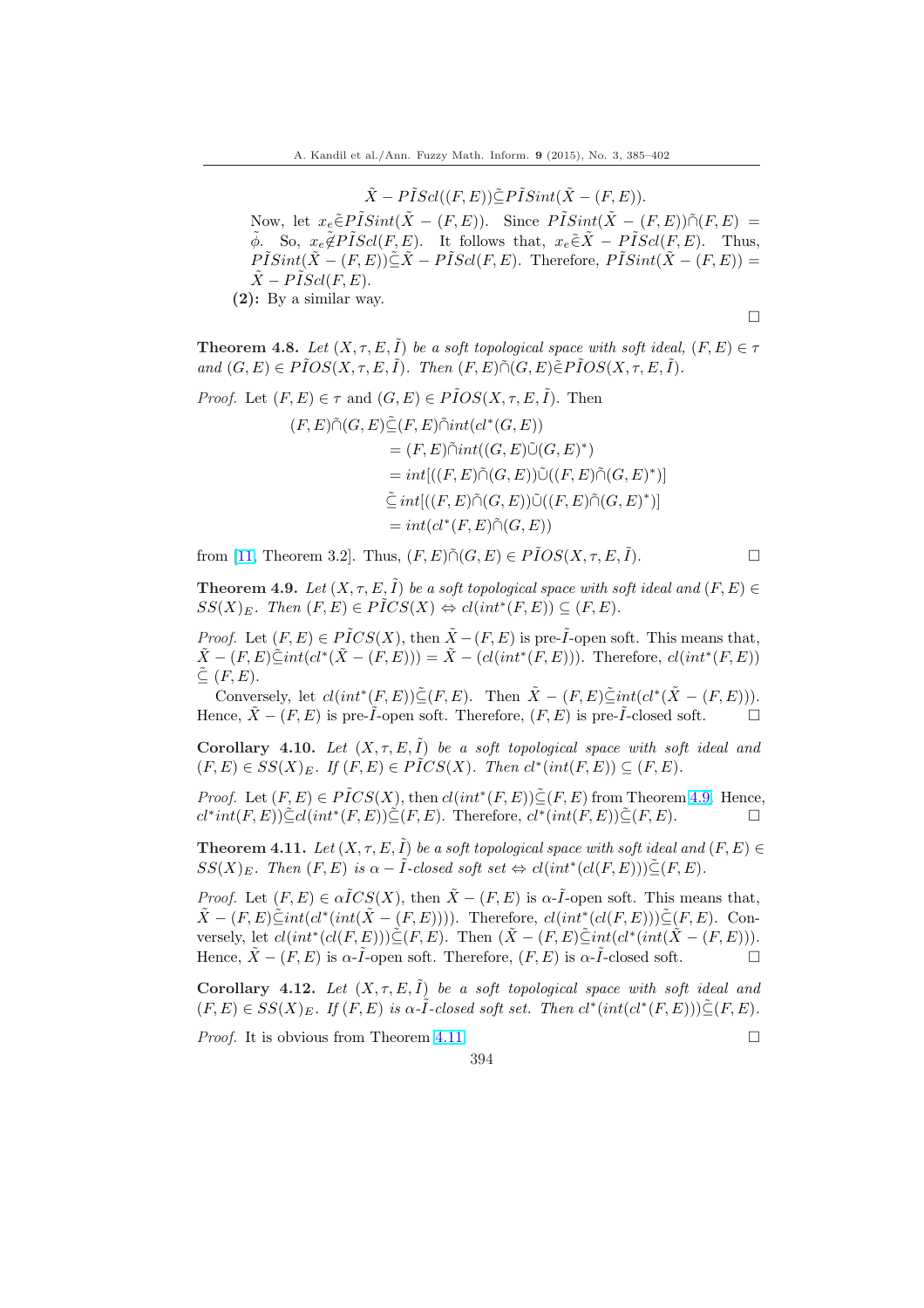<span id="page-10-0"></span>**Theorem 4.13.** . Let  $(X, \tau, E, \tilde{I})$  be a soft topological space with soft ideal and  $(F, E) \in SS(X)_E$ . Then  $(F, E)$  is semi- $\tilde{I}$ -closed soft set  $\Leftrightarrow int^*(cl(F, E)) \tilde{\subseteq} (F, E)$ .

*Proof.* Immediate.  $\Box$ 

Corollary 4.14. Let  $(X, \tau, E, \tilde{I})$  be a soft topological space with soft ideal and  $(F, E) \in SS(X)_E$ . If  $(F, E)$  is semi- $\tilde{I}$ -closed soft set. Then  $int(cl^*(F, E)) \tilde{\subseteq} (F, E)$ .

*Proof.* It is obvious from Theorem 4.13.  $\Box$ 

**Theorem 4.15.** Let  $(X, \tau, E, \tilde{I})$  be a soft topological space with soft ideal and  $(F, E) \in$  $SS(X)_E$ . If  $(F, E)$  is semi- $\tilde{I}$ -closed soft set. Then,

- (1): If  $(F, E)$  is pre- $\tilde{I}$ -open s[oft an](#page-9-0)d semi- $\tilde{I}$ -open soft, then  $(F, E)$  is  $\alpha$ - $\tilde{I}$ -open soft set.
- (2): If  $(F, E)$  is pre- $\tilde{I}$ -closed soft and semi- $\tilde{I}$ -closed soft, then  $(F, E)$  is  $\alpha$ - $\tilde{I}$ closed soft set.
- *Proof.* (1): Let  $(F, E) \in \tilde{PIOS}(X)$  and  $(F, E) \in \tilde{SIOS}(X)$ . Then  $(F, E)$  $\tilde{\subseteq} int(cl^*(F,E))$  and  $(F, E) \leq cl^*(int(F,E))$ . It follows that,  $(F, E) \leq$  $int(cl^*(cl^*(int(F, E))))$ . Thus,  $(F, E) \tilde{\subseteq} int(cl^*(int(F, E)))$ . Hence,  $(F, E)$ is  $\alpha$ -*I*-open soft set.
	- (2): By a similar way.

¤

**Theorem 4.16.** In a soft topological space with soft ideal  $(X, \tau, E, \tilde{I})$ , the following statements hold,

- (1): Every open (resp. closed) soft set is  $\alpha$ - $\tilde{I}$ -open (resp.  $\alpha$ - $\tilde{I}$ -closed) soft set. (2): Every open (resp. closed) soft set is semi- $\tilde{I}$ -open (resp. semi- $\tilde{I}$ -closed)
- soft set. (3): Every  $\alpha$ - $\tilde{I}$ -open (resp.  $\alpha$ - $I$ -closed) soft set is semi- $\tilde{I}$ -open (resp. semi- $\tilde{I}$ closed) soft set.
- (4): Every  $\alpha$ - $\tilde{I}$ -open (resp.  $\alpha$ - $I$ -closed) soft set is pre- $\tilde{I}$ -open (resp. pre- $\tilde{I}$ closed) soft set.

Proof. We prove the assertion in the case of open soft set, the other case is similar.

- (1): Let  $(F, E) \in OS(X)$ . Then  $int(F, E) = (F, E)$ . Since  $(F, E) \tilde{\subseteq} cl^*(F, E)$ , then  $(F, E) \subseteq int(cl^*(F, E))$ . It follows that,  $(F, E) \subseteq int(cl^*(int(F, E))).$ Therefore,  $(F, E) \in \alpha \overline{IOS(X)}$ .
- (2): Let  $(F, E) \in OS(X)$ . Then  $int(F, E) = (F, E)$ . Since  $(F, E) \subseteq cl^*(F, E)$ , then  $(F, E) \leq cl^*(int(F, E))$ . Hence,  $(F, E) \in S\tilde{I}OS(X)$ .
- (3): Let  $(F, E) \in \alpha \tilde{I}OS(X)$ . Then  $(F, E) \tilde{\subseteq} int(cl^*(int(F, E))) \tilde{\subseteq} cl^*(int(F, E))$ . Hence,  $(F, E) \in \widetilde{SIOS}(X)$ .
- (4): Let  $(F, E) \in \alpha \tilde{I}OS(X)$ . Then  $(F, E) \tilde{\subseteq} int(cl^*(int(F, E))) \tilde{\subseteq} int(cl^*(F, E))$ . Hence,  $(F, E) \in P\tilde{I}OS(X)$ .

¤

Remark 4.17. The converse of Theorem 4.16 is not true in general as shown by the following examples.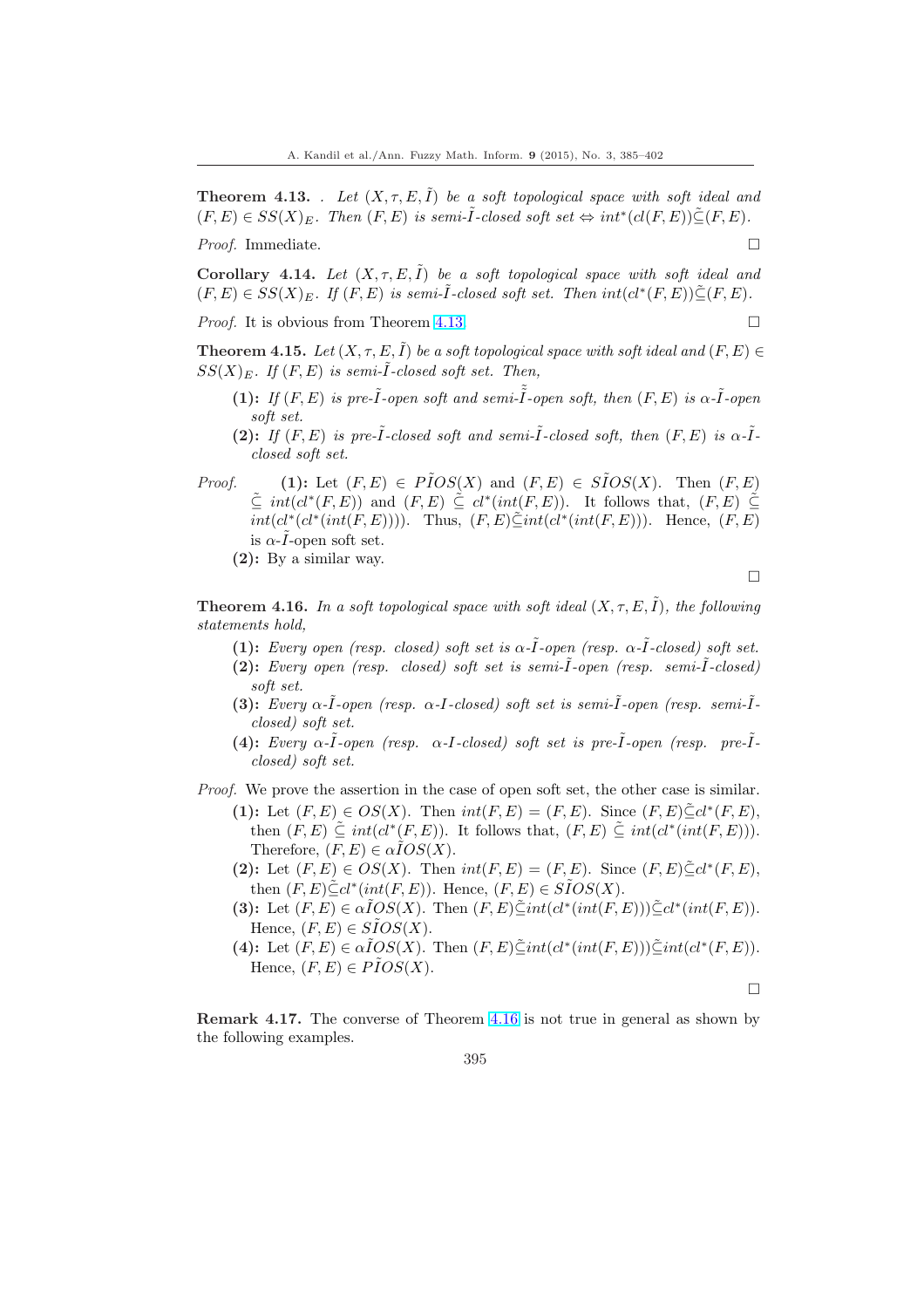- Example 4.18. (1): Let  $X = \{h_1, h_2, h_3, h_4\}$ ,  $E = \{e\}$  and  $\tau = \{\tilde{X}, \tilde{\phi}, \tilde{\phi}\}$  $(F_1, E), (F_2, E)$  where  $(F_1, E), (F_2, E)$  are soft sets over X defined by  $F_1(e)$  ${h_2, h_3}$  and  $F_2(e) = {h_1, h_2, h_3}$ . Then  $(X, \tau, E)$  is a soft topological space over X. Let  $I = \{\phi, (I_1, E), (I_2, E), (I_3, E)\}\$ , where  $(I_1, E), (I_2, E), (I_3, E)\$ are soft sets over X defined by  $I_1(e) = \{h_1\}$ ,  $I_2(e) = \{h_4\}$  and  $I_3(e) =$  $\{h_1, h_4\}$ . Hence, the soft set  $(G, E)$ , which defined by  $G(e) = \{h_2, h_3, h_4\}$ , is  $\alpha$ - $\tilde{I}$ -open soft set but it is not open soft set.
	- (2): Let  $X = \{h_1, h_2, h_3, h_4\}, E = \{e\}$  and  $\tau = \{X, \phi, (F_1, E), (F_2, E), (F_3, E)\}$ where  $(F_1, E), (F_2, E), (F_3, E)$  are soft sets over X defined by  $F_1(e) = \{h_1\},$  $F_2(e) = \{h_2, h_3\}$  and  $F_3(e) = \{h_1, h_2, h_3\}$ . Then  $(X, \tau, E)$  is a soft topological space over X. Let  $\tilde{I} = {\tilde{\phi}, (I_1, E), (I_2, E), (I_3, E)}$ , where  $(I_1, E)$ ,  $(I_2, E), (I_3, E)$  are soft sets over X defined by  $I_1(e) = \{h_1\}, I_2(e) = \{h_4\}$ and  $I_3(e) = \{h_1, h_4\}$ . Hence, the soft set  $(G, E)$ , which defined by  $G(e)$  $\{h_2, h_3, h_4\}$ , is semi- $\tilde{I}$ -open soft set but it is not open soft set.
	- (3): Let  $X = \{h_1, h_2, h_3, h_4\}$ ,  $E = \{e\}$  and  $\tau = \{\tilde{X}, \phi, (F_1, E), (F_2, E), (F_3, E)\}$ where  $(F_1, E)$ ,  $(F_2, E)$ ,  $(F_3, E)$  are soft sets over X defined by  $F_1(e) = \{h_1\}$ ,  $F_2(e) = \{h_2, h_3\}$  and  $F_3(e) = \{h_1, h_2, h_3\}$ . Then  $(X, \tau, E)$  is a soft topological space over X. Let  $\tilde{I} = {\tilde{\phi}, (I_1, E), (I_2, E), (I_3, E)}$ , where  $(I_1, E)$ ,  $(I_2, E), (I_3, E)$  are soft sets over X defined by  $I_1(e) = \{h_1\}, I_2(e) = \{h_4\}$ and  $I_3(e) = \{h_1, h_4\}$ . Hence, the soft set  $(G, E)$ , which defined by  $G(e)$  $\{h_2, h_3, h_4\}$ , is semi- $\tilde{I}$ -open soft set but it is not  $\alpha$ -open soft set.
	- (4): Let  $X = \{h_1, h_2, h_3, h_4\}, E = \{e\}$  and  $\tau = \{\hat{X}, \phi, (F_1, E), (F_2, E), (F_3, E)\}\$ where  $(F_1, E)$ ,  $(F_2, E)$ ,  $(F_3, E)$  are soft sets over X defined by  $F_1(e)$  =  $\{h_1\}, F_2(e) = \{h_2, h_3\}$  and  $F_3(e) = \{h_1, h_2, h_3\}$ . Then  $(X, \tau, E)$  is a soft topological space over X. Let  $\tilde{I} = {\tilde{\phi}, (I_1, E), (I_2, E), (I_3, E)}$ , where  $(I_1, E), (I_2, E), (I_3, E)$  are soft sets over X defined by  $I_1(e) = \{h_1\}, I_2(e) =$  ${h_4}$  and  $I_3(e) = {h_1, h_4}$ . Hence, the soft set  $(G, E)$ , which defined by  $G(e) = \{h_1, h_2, h_4\}$ , is pre- $\tilde{I}$ -open soft sets of  $(X, \tau, E, \tilde{I})$ , but it is not  $\alpha$ - $\tilde{I}$ open soft set.

**Theorem 4.19.** Let  $(X, \tau, E, \tilde{I})$  be a soft topological space with soft ideal and  $(F, E) \in$  $SS(X)_E$ . Then  $(F, E)$  is semi- $\tilde{I}$ -closed soft set  $\Leftrightarrow int^*(cl(F, E)) = int^*(F, E)$ .

*Proof.* Let  $(F, E) \in \widetilde{SICS}(X)$ , then  $int^* cl(F, E) \widetilde{\subseteq} (F, E)$  from Theorem 4.13. Then  $int^*cl(F, E)\tilde{\subseteq} int^*(F, E)$ . But clearly  $int^*(F, E)\tilde{\subseteq} int^*cl(F, E)$ , hence  $int^*cl(F, E)$  $int^*(F, E)$ . Conversely, if  $int^*cl(F, E) = int^*(F, E)$ , then  $(F, E)$  is semi- $\tilde{I}$ -closed soft. This completes the proof.  $\Box$ 

Corollary 4.20. Let  $(X, \tau, E, \tilde{I})$  be a soft topological space with sof[t idea](#page-9-0)l and  $(F, E) \in SS(X)_E$ . Then  $(F, E)$  is semi- $\tilde{I}$ -closed  $\Leftrightarrow (F, E) = (F, E) \tilde{\cup} int^*(cl(F, E)).$ 

*Proof.* It is obvious from Theorem 4.19.  $\Box$ 

**Theorem 4.21.** Let  $(X, \tau, E, I)$  be a soft topological space with soft ideal and  $(F, E) \in$  $\alpha \tilde{I}OS(X)$ . Then  $(F, E) \tilde{\cap} (G, E) \in \tilde{S} \tilde{I}OS(X)$   $\forall (G, E) \in \tilde{S} \tilde{I}OS(X)$ .

*Proof.* Let  $(F, E) \in \alpha \tilde{I}OS(X)$  and  $(G, E) \in \tilde{S}ios(X)$ . Then

$$
(F, E) \subseteq int(cl^*(int(F, E)))
$$
 and  $(G, E) \subseteq cl^*(int(G, E)).$   
396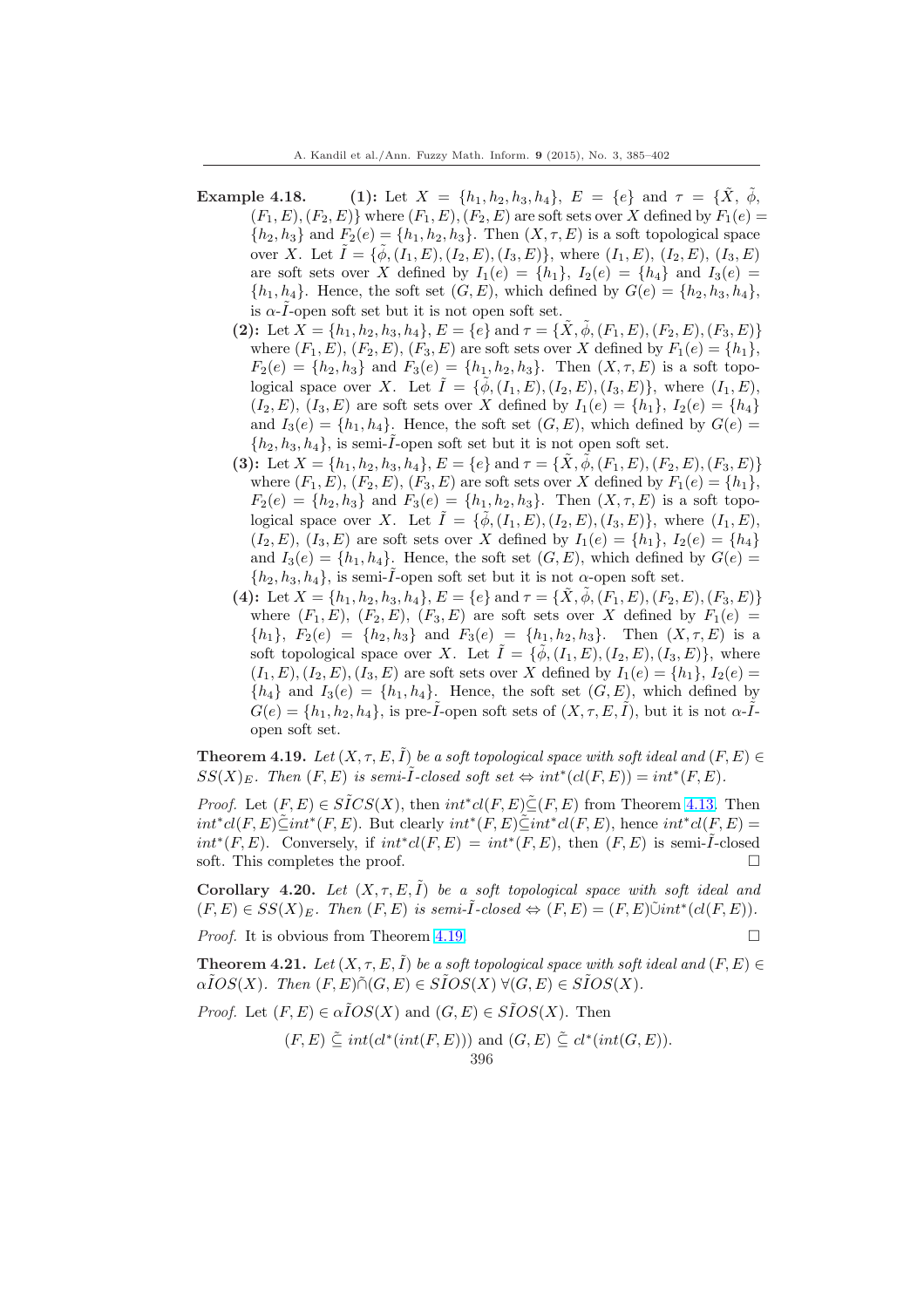It follows that

$$
(F, E)\tilde{\cap}(G, E)\tilde{\subseteq}(int(cl^*(int(F, E))))\tilde{\cap}(cl^*(int(G, E)))
$$
  
\n
$$
\tilde{\subseteq} cl^*((int(cl^*(int(F, E))))\tilde{\cap}(int(G, E)))
$$
  
\n
$$
\tilde{\subseteq} cl^*((cl^*(int(F, E)))\tilde{\cap}(int(G, E)))
$$
  
\n
$$
\tilde{\subseteq} cl^*(cl^*(int(F, E))\tilde{\cap}(int(G, E))
$$
  
\n
$$
= cl^*((int(F, E)\tilde{\cap}(G, E))).
$$

Thus,  $(F, E) \tilde{\cap} (G, E) \in S\tilde{I}OS(X) \ \forall (G, E) \in S\tilde{I}OS(X)$ .

**Theorem 4.22.** Let  $(X, \tau, E, \tilde{I})$  be a soft topological space with soft ideal and  $(F, E) \in$  $SS(X)_E$ . Then  $(F, E)$  is  $\beta$ - $\tilde{I}$ -closed soft set  $\Leftrightarrow int(cl(int^*(F, E)))\tilde{\subseteq} (F, E)$ .

*Proof.* Immediate.  $\Box$ 

Corollary 4.23. Let  $(X, \tau, E, \tilde{I})$  be a soft topological space with soft ideal and  $(F, E)$ is  $\beta$ - $\tilde{I}$ -closed soft set. Then  $int(cl^*(int(F,E)) \subseteq (F,E)$ .

*Proof.* It is obvious from Theorem 4.22.  $\Box$ 

**Theorem 4.24.** In a soft topological space with soft ideal  $(X, \tau, E, \tilde{I})$ , the following statements hold,

- (1): Every pre- $\tilde{I}$ -open (resp. pre- $\tilde{I}$ -closed) soft set is  $\beta$ - $\tilde{I}$ -open (resp.  $\beta$ - $\tilde{I}$ closed) soft set.
- (2): Every semi- $\tilde{I}$ -open (resp. semi- $\tilde{I}$ -closed) soft set is  $\beta$ - $\tilde{I}$ -open (resp.  $\beta$ - $\tilde{I}$ closed) soft set.

*Proof.* Immediate.  $\Box$ 

Remark 4.25. The converse of Theorem 4.24 is not true in general as shown by the following examples.

- Example 4.26. (1): Let  $X = \{h_1, h_2, h_3, h_4\}$ ,  $E = \{e\}$ ,  $\tau = \{\tilde{X}, \tilde{\phi}, (F_1, E),$  $(F_2, E), (F_3, E), (F_4, E)$ , where  $(F_1, E), (F_2, E), (F_3, E), (F_4, E)$  are soft sets over X defined by  $F_1(e) = \{h_1\}, F_2(e) = \{h_2\}, F_3(e) = \{h_1, h_2\},$  $F_4(e) = \{h_1, h_2, h_4\}$  and  $\tilde{I} = \{\tilde{\phi}, (I_1, E), (I_2, E), (I_3, E)\}\$  be a soft ideal over X, where  $(I_1, E), (I_2, E), (I_3, E)$  are soft sets over X defined by  $I_1(e) = \{h_1\},$  $I_2(e_1) = \{h_3\}$  and  $I_3(e_1) = \{h_1, h_3\}$ . Then the soft set  $(G, E)$ , defined by  $G(e) = \{h_1, h_4\}$ , is  $\beta\text{-}\tilde{I}$ -open soft but it is not pre- $\tilde{I}$ -open soft.
	- (2): Let  $X = \{h_1, h_2, h_3, h_4\}, E = \{e\}, \tau = \{\tilde{X}, \tilde{\phi}, (F_1, E), (F_2, E), (F_3, E),$  $(F_4, E)$ , where  $(F_1, E), (F_2, E), (F_3, E), (F_4, E)$  are soft sets over X defined by  $F_1(e) = \{h_1\}, F_2(e) = \{h_2\}, F_3(e) = \{h_1, h_2\}, F_4(e) = \{h_1, h_2, h_4\}$  and  $\tilde{I} = \{\tilde{\phi}, (I, E) \text{ be a soft ideal over } X, \text{ where } (I, E) \text{ is a soft set over } X$ defined by  $I(e) = \{h_3\}$ . Then the soft set  $(F_1, E)$  is  $\beta$ - $\tilde{I}$ -open soft but it is not semi- $\tilde{I}$ -open soft.

**Proposition 4.27.** From Theorems 4.1, 4.16 and Theorem 4.24 we have the following implications for a soft topological space with soft ideal  $(X, \tau, E, I)$ .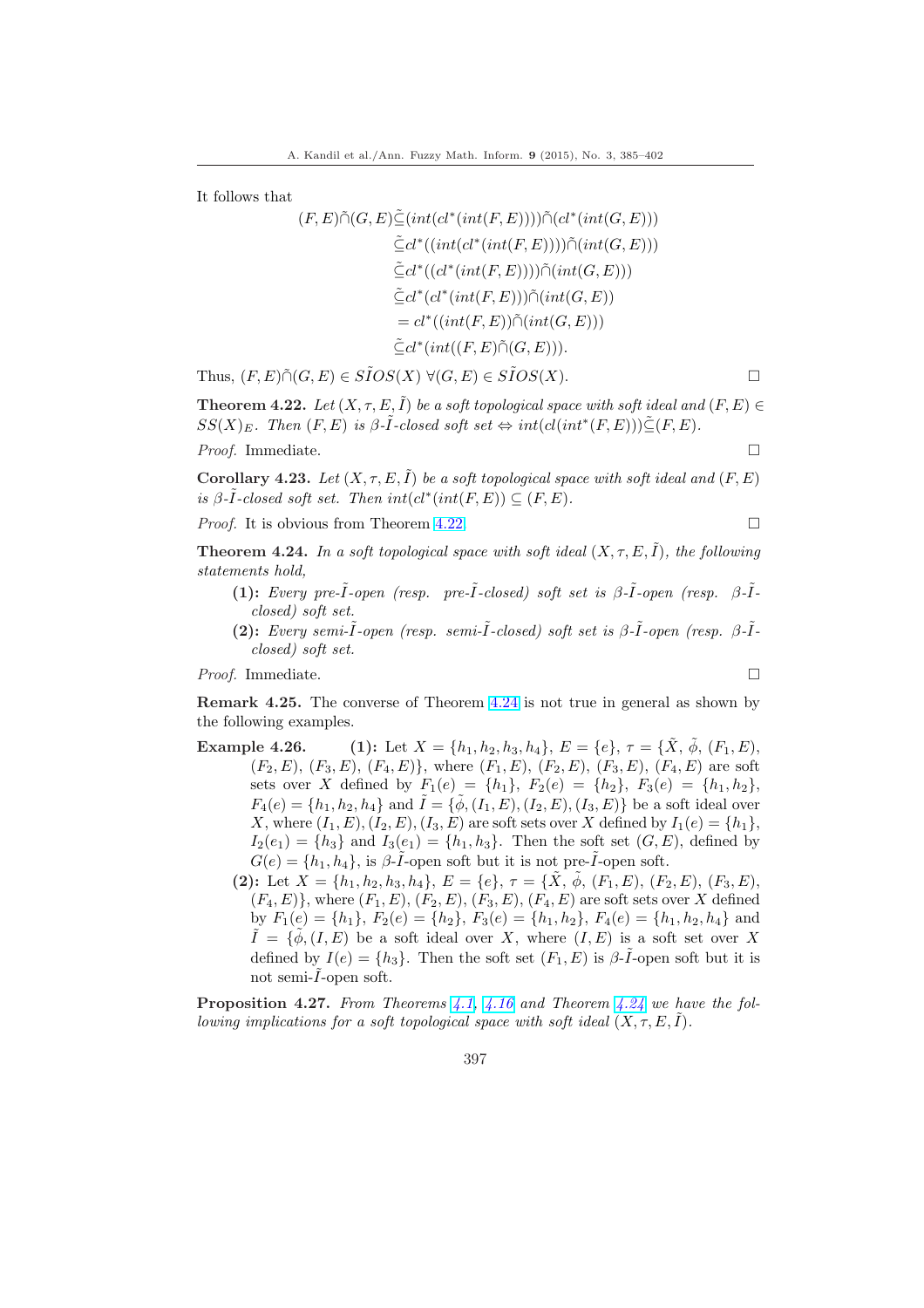<span id="page-13-0"></span>
$$
OS(X) \to \alpha \tilde{I}OS(X) \to \tilde{S} \tilde{I}OS(X) \to \beta \tilde{I}OS(X) \to \beta OS(X)
$$
  

$$
\tilde{I}OS(X) \to \tilde{P} \tilde{I}OS(X) \to POS(X)
$$

5. Decompositions of some forms of soft continuity in soft topological spaces via soft ideal

**Definition 5.1.** Let  $(X_1, \tau_1, A, \tilde{I})$  be a soft topological space with soft ideal and  $(X_2, \tau_2, B)$  be a soft topological space. Let  $u : X_1 \to X_2$  and  $p : A \to B$  be mappings. Let  $f_{pu}$ :  $SS(X_1)_A \rightarrow SS(X_2)_B$  be a function. Then

- (1): The function  $f_{pu}$  is called  $\tilde{I}$ -continuous soft ( $\tilde{I}$ -cts soft) if  $f_{pu}^{-1}(G, B) \in$  $IOS(X_1) \ \forall \ (G, B) \in \tau_2.$
- (2): The function  $f_{pu}$  is called a pre- $\tilde{I}$ -continuous soft function (Pre- $\tilde{I}$ -cts soft) if  $f_{pu}^{-1}(G, B) \in \widetilde{PDS}(X_1) \ \forall \ (G, B) \in \tau_2$ .
- (3): The function  $f_{pu}$  is called an  $\alpha$ - $\tilde{I}$ -continuous soft function ( $\alpha$ - $\tilde{I}$ -cts soft) if  $f_{pu}^{-1}(G, B) \in \alpha \hat{I}OS(X_1) \forall (G, B) \in \tau_2$ .
- (4): The function  $f_{pu}$  is called semi- $\tilde{I}$ -continuous soft function (semi- $\tilde{I}$ -cts soft) if  $f_{pu}^{-1}(G, B) \in \widetilde{SIOS}(X_1) \forall (G, B) \in \tau_2$ .
- (5): The function  $f_{pu}$  is called  $\beta-\tilde{I}$ -continuous soft function ( $\beta-\tilde{I}$ -cts soft) if  $f_{pu}^{-1}(G, B) \in \beta \tilde{I}OS(X_1) \forall (G, B) \in \tau_2.$

**Theorem 5.2.** Let  $(X_1, \tau_1, A, \tilde{I})$  be a soft topological space with soft ideal and  $(X_2, \tau_2, B)$  be a soft topological space. Let  $u : X_1 \to X_2$  and  $p : A \to B$  be mappings. Let  $f_{pu}$  :  $SS(X_1)_A \rightarrow SS(X_2)_B$  be a function. Then, every I-continuous soft  $function$  is  $pre-I$ -continuous soft function.

*Proof.* It is obvious from Theorem 4.1.  $\Box$ 

**Theorem 5.3.** Let  $(X_1, \tau_1, A, \tilde{I})$  be a soft topological space with soft ideal and  $(X_2, \tau_2, B)$  be a soft topological space. Let  $u : X_1 \to X_2$  and  $p : A \to B$  be mappings. Let  $f_{pu}: SS(X_1)_A \rightarrow SS(X_2)_B$  b[e a f](#page-7-0)unction. If  $f_{pu}$  is  $\tilde{I}$ -continuous soft function , then it is pre- $I$ -continuous soft.

*Proof.* It is obvious from Theorem 4.3.  $\Box$ 

**Proposition 5.4.** Let  $(X_1, \tau_1, A, \tilde{I})$  be a soft topological space with soft ideal and  $(X_2, \tau_2, B)$  be a soft topological space. Let  $u : X_1 \to X_2$  and  $p : A \to B$  be mappings. Let  $f_{pu}$ :  $SS(X_1)_A \rightarrow SS(X_2)_B$  b[e a f](#page-8-0)unction. Then we have:

- (1): If  $\tilde{I} = {\tilde{\phi}}$ , then  $f_{pu}$  is pre- $\tilde{I}$ -continuous soft (resp. semi- $\tilde{I}$ -continuous soft,  $\alpha$ - $\tilde{I}$ -continuous soft and  $\beta$ - $\tilde{I}$ -continuous soft) function  $\Leftrightarrow$  it is precontinuous soft (resp. semi-continuous soft,  $\alpha$ -continuous soft and  $\beta$ -continuous soft).
- (2): If  $I = SS(X)_{E}$ , then  $f_{pu}$  is pre- $\tilde{I}$ -continuous soft (resp. semi- $\tilde{I}$ -continuous soft,  $\alpha$ - $\tilde{I}$ -continuous soft and  $\tilde{I}$ -continuous soft) function  $\Leftrightarrow$  it is continuous soft.

*Proof.* Immediate.  $\Box$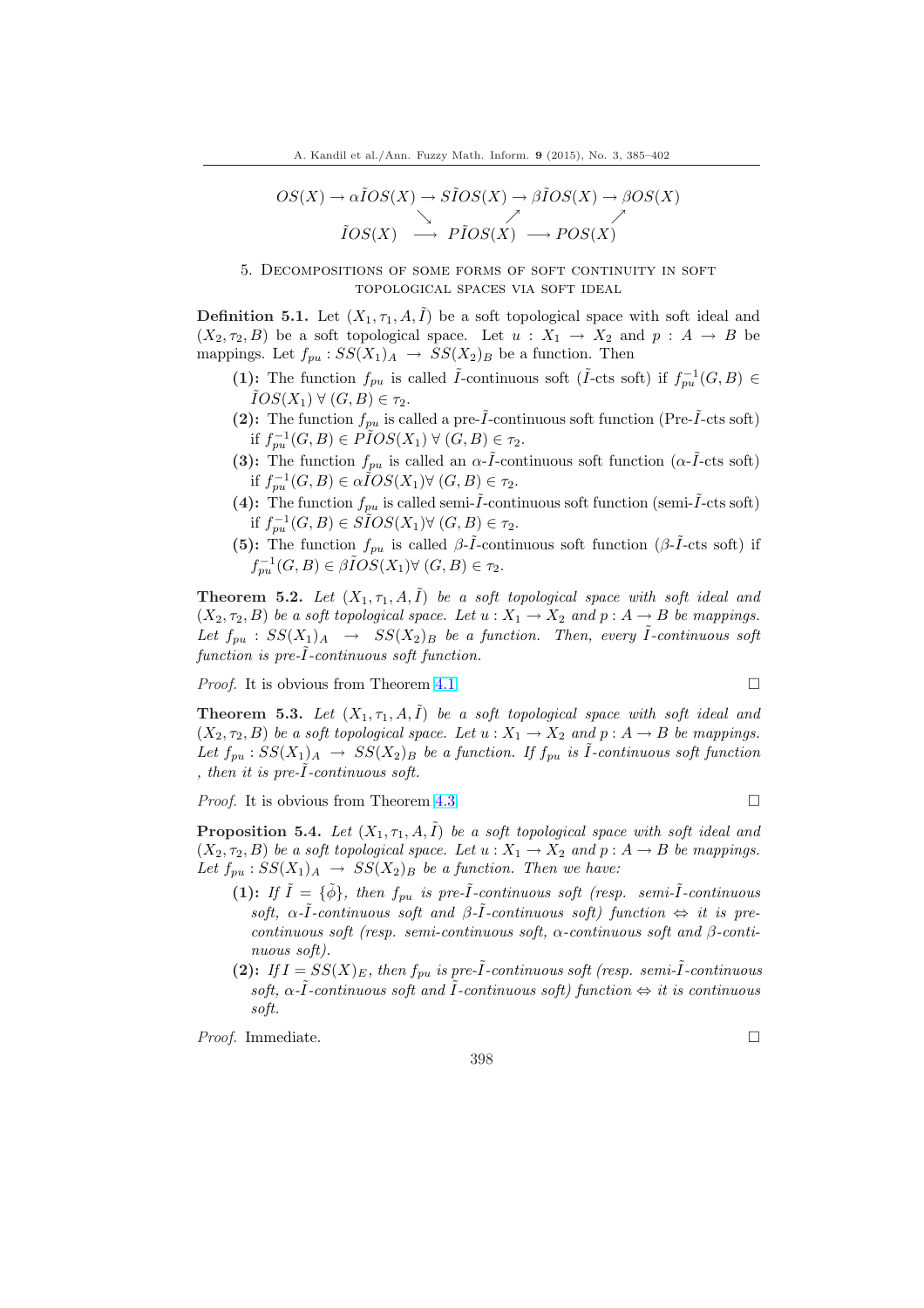**Theorem 5.5.** Let  $(X_1, \tau_1, A, \tilde{I})$  be a soft topological space with soft ideal and  $(X_2, \tau_2, B)$  be a soft topological space. Let  $u : X_1 \to X_2$  and  $p : A \to B$  be mappings. Let  $f_{pu}$  :  $SS(X_1)_A \rightarrow SS(X_2)_B$  be a function. Then for the classes, pre- $\tilde{I}$ -continuous soft (resp.  $\alpha$ - $\tilde{I}$ -continuous soft, semi- $\tilde{I}$ -continuous soft and  $\beta$ - $\tilde{I}$ continuous soft) functions the following are equivalent (we give an example for the the class of  $pre-I$ -continuous soft functions).

(1):  $f_{pu}$  is pre- $\tilde{I}$ -continuous soft function. (2):  $f_{pu}^{-1}(H, B) \in P \tilde{I} CS(X_1) \ \forall \ (H, B) \in CS(X_2)$ . (3):  $\hat{f}_{pu}(P\tilde{I} - Scl(G, A)) \tilde{\subseteq} cl_{\tau_2}(f_{pu}(G, A)) \ \forall \ (G, A) \in SS(X_1)_{A}.$  0  $(4): \ \tilde{PI} - \text{Sel}(f_{pu}^{-1}(H, B)) \tilde{\subseteq} f_{pu}^{-1}(cl_{\tau_2}(H, B)) \ \forall \ (H, B) \in \text{SS}(X_2)_B.$ (5):  $f_{pu}^{-1}(int_{\tau_2}(H,B))\tilde{\subseteq}P\tilde{I}-Sint(f_{pu}^{-1}(H,B))\ \forall\ (H,B)\in SS(X_2)_B.$ *Proof.* (1)  $\Rightarrow$  (2): Let  $(H, B)$  be a closed soft set over  $X_2$ . Then  $(H, B)' \in$  $\tau_2$  and  $f_{pu}^{-1}(H, B)' \in \widetilde{PIOS}(X_1)$  from Definition 5.1. Since  $f_{pu}^{-1}(H, B)' =$  $(f_{pu}^{-1}(H,B))'$  from [[30], Theorem 3.14]. Thus,  $f_{pu}^{-1}(H,B) \in P \r ICS(X_1)$ .  $(2) \Rightarrow (3)$ : Let  $(G, A) \in SS(X_1)_A$ . Since  $(G, A) \subseteq f_{pu}^{-1}(f_{pu}(G, A)) \subseteq f_{pu}^{-1}(cl_{\tau_2}(f_{pu}(G, A))) \in P\tilde{I}CS(X_1)$  $(G, A) \subseteq f_{pu}^{-1}(f_{pu}(G, A)) \subseteq f_{pu}^{-1}(cl_{\tau_2}(f_{pu}(G, A))) \in P\tilde{I}CS(X_1)$  $(G, A) \subseteq f_{pu}^{-1}(f_{pu}(G, A)) \subseteq f_{pu}^{-1}(cl_{\tau_2}(f_{pu}(G, A))) \in P\tilde{I}CS(X_1)$ from  $(2)$  and  $[30,$  T[heo](#page-17-0)rem 3.14]. Then  $(G, A) \subseteq P\tilde{I}S(cl(G, A)) \subseteq f_{pu}^{-1}(cl_{\tau_2}(f_{pu}(G, A))).$ Hence,  $f_{pu}(P\tilde{I}S(cl(G, A))) \subseteq f_{pu}(f_{pu}^{-1}(cl_{\tau_2}(f_{pu}(G, A)))) \subseteq cl_{\tau_2}(f_{pu}(G, A)))$ from [30, The[ore](#page-17-0)m 3.14]. Thus,  $f_{pu}(P\tilde{I}S(cl(G, A)))\tilde{\subseteq} cl_{\tau_2}(f_{pu}(G, A)).$ (3) ⇒ (4): Let  $(H, B) \in SS(X_2)$ <sub>B</sub> and  $(G, A) = f_{pu}^{-1}(H, B)$ . Then  $f_{pu}(P\tilde{I} - Sclf_{pu}^{-1}(H, B)) \tilde{\subseteq} cl_{\tau_2}(f_{pu}(f_{pu}^{-1}(H, B)))$ From  $(3)$ . Hence  $P\tilde{I} - Scl(f_{pu}^{-1}(H, B)) \tilde{\subseteq} f_{pu}^{-1}(f_{pu}(P\tilde{I} - Scl(f_{pu}^{-1}(H, B))))$  $\tilde{\subseteq} f_{pu}^{-1}(cl_{\tau_2}(f_{pu}(f_{pu}^{-1}(H,B))))$  $\tilde{\subseteq} f_{pu}^{-1}(cl_{\tau_2}(H,B))$ from [30, Theorem 3.14]. Thus,  $P\tilde{I} - Scl(f_{pu}^{-1}(H,B)) \tilde{\subseteq} f_{pu}^{-1}(cl_{\tau_2}(H,B)).$  $(4) \Rightarrow (2)$ : Let  $(H, B)$  be a closed soft set over  $X_2$ . Then  $P\tilde{I} - Scl(f_{pu}^{-1}(H,B)) \tilde{\subseteq} f_{pu}^{-1}(cl_{\tau_2}(H,B)) = f_{pu}^{-1}(H,B) \ \forall \ (H,B) \in SS(X_2)_B$ from [\(4\).](#page-17-0) But clearly  $f_{pu}^{-1}(H, B) \tilde{\subseteq} P\tilde{I} - Scl(f_{pu}^{-1}(H, B))$ . This means that,  $f_{pu}^{-1}(H, B) = P\tilde{I} - Scl(\tilde{f}_{pu}^{-1}(H, B)),$  and consequently  $f_{pu}^{-1}(H, B) \in PCS(X_1)$ .  $(1) \Rightarrow (5)$ : Let  $(H, B) \in SS(X_2)_B$ . Then  $f_{pu}^{-1}(int_{\tau_2}(H, B)) \in P\tilde{I}OS(X_1)$ from (1). Hence,  $f_{pu}^{-1}(int_{\tau_2}(H,B)) = P\tilde{I} - Sint(f_{pu}^{-1}int_{\tau_2}(H,B))\tilde{\subseteq}P\tilde{I} Sint(f_{pu}^{-1}(H,B))$ . Thus,  $f_{pu}^{-1}(int_{\tau_2}(H,B)) \subseteq P\tilde{I} - Sint(f_{pu}^{-1}(H,B))$ .

 $(5) \Rightarrow (1)$ : Let  $(H, B)$  be an open soft set over  $X_2$ . Then  $int_{\tau_2}(H, B) = (H, B)$ and  $f_{pu}^{-1}(int_{\tau_2}(H,B)) = f_{pu}^{-1}((H,B)) \tilde{\subseteq} P\tilde{I} - Sint(f_{pu}^{-1}(H,B))$  from (5). But we have  $P\tilde{I} - Sint(f_{pu}^{-1}(H, B)) = f_{pu}^{-1}(H, B) \in \tilde{P}IOS(X_1)$ . Thus,  $f_{pu}$  is pre- $\tilde{I}$ -continuous soft function.

¤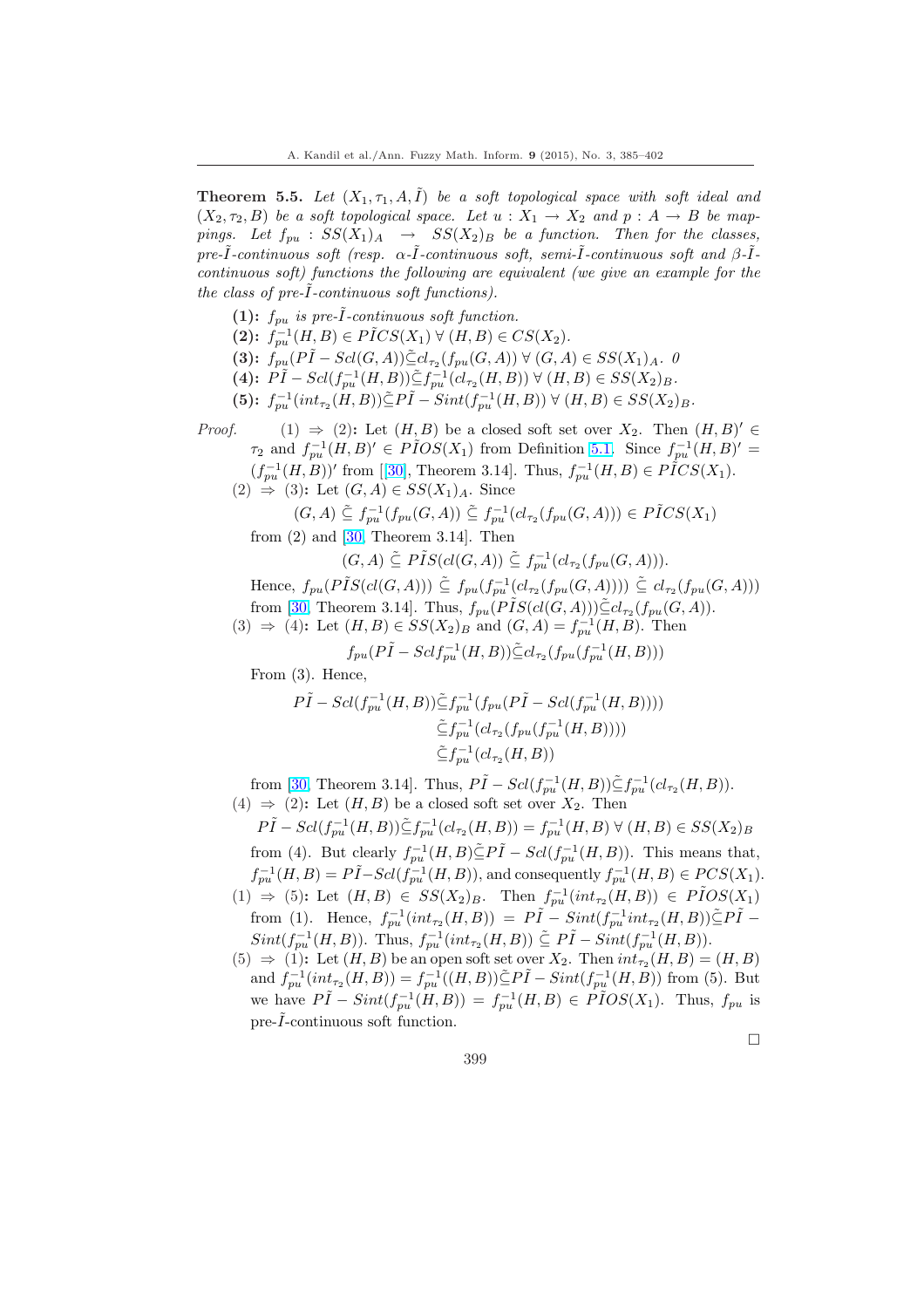**Theorem 5.6.** Let  $(X_1, \tau_1, A, \tilde{I})$  be a soft topological space with soft ideal and  $(X_2, \tau_2, B)$  be a soft topological space. Let  $f_{pu} : SS(X_1)_A \rightarrow SS(X_2)_B$  be a function. Then  $f_{pu}$  is  $\alpha$ - $\tilde{I}$ -continuous soft function if and only if it is a pre- $\tilde{I}$ -continuous and semi-I-continuous soft function.

*Proof.* It is obvious from Theorem 4.15.  $\Box$ 

**Theorem 5.7.** Let  $(X_1, \tau_1, A, I)$  be a soft topological space with soft ideal and  $(X_2, \tau_2, B)$  be a soft topological space. Let  $f_{pu} : SS(X_1)_A \rightarrow SS(X_2)_B$  be a function. Then

- (1): Every continuous soft fu[nctio](#page-10-0)n is  $\alpha$ - $\tilde{I}$ -continuous soft function.
- $(2)$ : Every continuous soft function is semi- $\tilde{I}$ -continuous soft function.
- (3): Every  $\alpha$ - $\tilde{I}$ -continuous soft function is semi- $\tilde{I}$ -continuous soft function.
- (4): Every  $\alpha$ - $\tilde{I}$ -continuous soft function is pre- $\tilde{I}$ -continuous soft function.

*Proof.* It is obvious from Theorem 4.16.  $\Box$ 

**Theorem 5.8.** Let  $(X_1, \tau_1, A, \tilde{I})$  be a soft topological space with soft ideal and  $(X_2, \tau_2, B)$  be a soft topological space. Let  $f_{pu} : SS(X_1)_A \rightarrow SS(X_2)_B$  be a function. Then

(1): Every pre- $\tilde{I}$ -continuous [soft fu](#page-10-0)nction is  $\beta$ - $\tilde{I}$ -continuous soft function.

(2): Every semi- $\tilde{I}$ -continuous soft function is  $\beta$ - $\tilde{I}$ -continuous soft function.

*Proof.* It is obvious from Theorem 4.24.  $\Box$ 

Proposition 5.9. From Theorems 5.2, 5.3, 5.7 and Theorem 5.8 we have the following diagram.

$$
\begin{array}{ccccc}\n\text{cts} & \text{soft} & \searrow & \\
\alpha - \tilde{I} - \text{cts soft} \rightarrow \text{semi} - \tilde{I} - \text{cts soft} \rightarrow \beta - \tilde{I} - \text{cts soft} & \\
\searrow & \nearrow & \beta - \text{cts soft} \\
\tilde{I} - \text{cts soft} \rightarrow \text{pre} - \tilde{I} - \text{cts soft} \rightarrow \text{pre} - \text{cts soft} \nearrow & \beta - \text{cts soft}\n\end{array}
$$

#### 6. Conclusion

Topology is an important and major area of mathematics and it can give many relationships between other scientific areas and mathematical models. Recently, many scientists have studied and improved the soft set theory, which is initiated by Molodtsov [21] and easily applied to many problems having uncertainties from social life. Kandil et al.[10] introduced a unification of some types of different kinds of subsets of soft topological spaces using the notions of  $\gamma$ -operation. The notion of soft ideal is initiated for the first time by Kandil et al.[11]. In this paper we extend the notions of  $\gamma$ [-op](#page-16-0)eration, pre- $\tilde{I}$ -open soft sets,  $\tilde{I}$ -open soft sets,  $\alpha$ - $\tilde{I}$ -open soft sets, semi- $\tilde{I}$ -open soft sets and  $\beta$ - $\tilde{I}$ -open soft sets to soft topological spaces with soft ideal. We study the relations between these different types of subsets of soft topological spaces with soft ideal. We also introduce the concept[s of](#page-16-0)  $\tilde{I}$ -continuous soft, pre- $\tilde{I}$ continuous soft,  $\alpha$ - $\tilde{I}$ -continuous soft, semi- $\tilde{I}$ -continuous soft and β- $\tilde{I}$ -continuous soft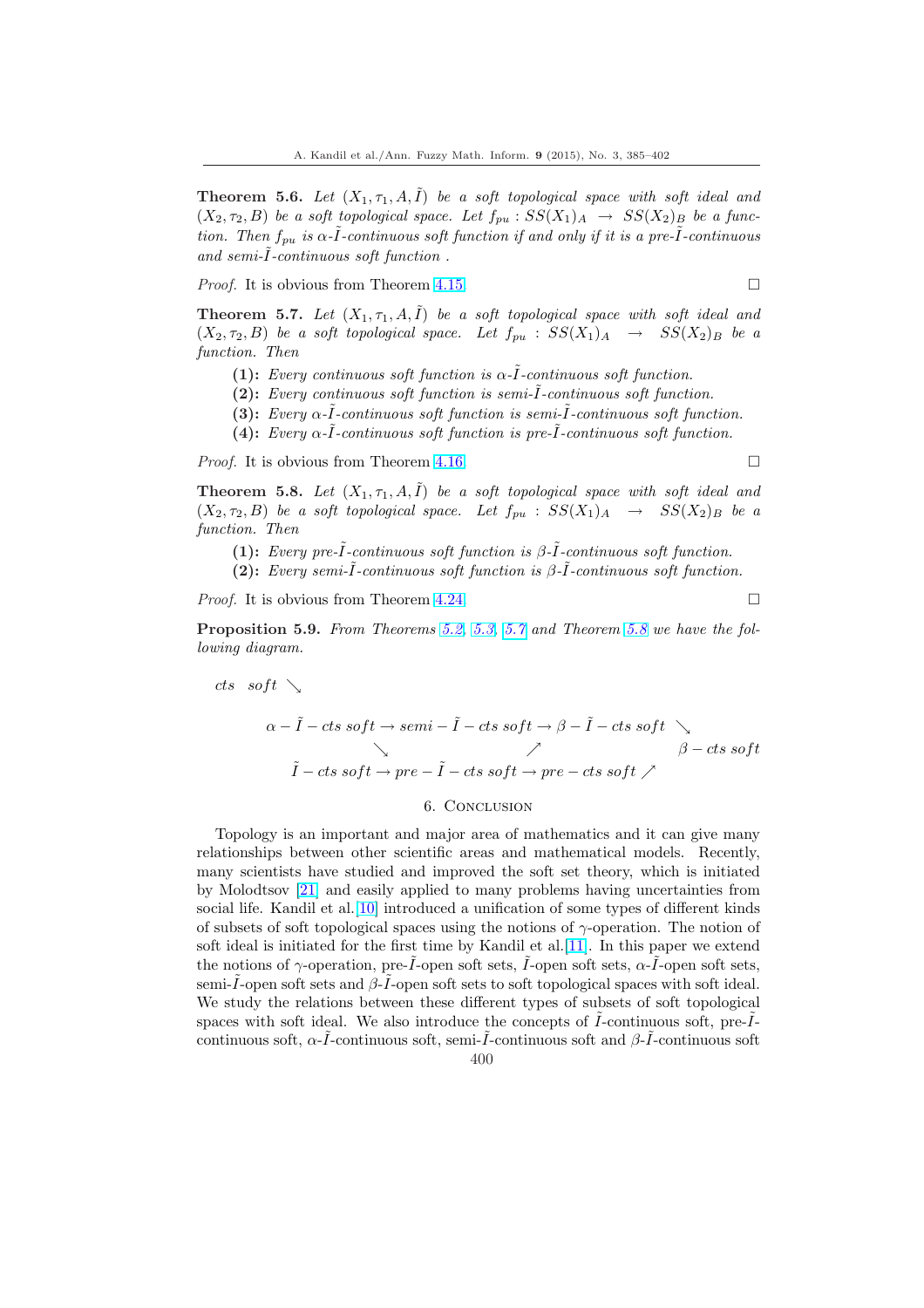<span id="page-16-0"></span>functions and discuss their properties in detail. We notice that the family  $\eta$  of all  $\gamma$ -open soft sets on a soft topological space with soft ideal  $(X, \tau, I)$  forms a supra soft topology, i.e  $\tilde{X}, \tilde{\phi} \in \eta$  and  $\eta$  is closed under arbitrary soft union. We see that this paper will help researcher enhance and promote the further study on soft topology to carry out a general framework for their applications in practical life.

Acknowledgements. The authors express their sincere thanks to the reviewers for their valuable suggestions. The authors are also thankful to the editors-in-chief and managing editors for their important comments which helped to improve the presentation of the paper.

### **REFERENCES**

- [1] B. Ahmad and A. Kharal, Mappings on soft classes, New Math. Nat. Comput. 7 (3) (2011) 471-481.
- [2] B. Ahmad and A. Kharal, On fuzzy soft sets, Adv. Fuzzy Syst. 2009, Art. ID 586507, 6 pp.
- [3] H. Aktas and N. Cagman, Soft sets and soft groups, Inform. Sci. 1 (77) (2007) 2726-2735.
- [4] M. I. Ali, F. Feng, X. Liu, W. K. Min and M. Shabir, On some new operations in soft set theory, Comput. Math. Appl. 57(9) (2009) 1547–1553.
- [5] Banu Pazar Varol and Halis Aygun, On soft Hausdorff spaces, Ann. Fuzzy Math. Inform. 5(1) (2013) 15–24.
- [6] N. Cagman, F. Citak and S. Enginoglu, Fuzzy parameterized fuzzy soft set theory and its applications, Turkish Journal of Fuzzy Systems 1(1) (2010) 21-35.
- [7] N. Cagman and S. Enginoglu, Soft set theory and uni-int decision making, European J. Oper. Res. 207(2) (2010) 848–855.
- [8] D. Jankovic and T. R. Hamlet, New topologies from old via ideals, Amer. Math. Monthly 97(4) (1990) 295–310.
- [9] S. Hussain and B. Ahmad, Some properties of soft topological spaces, Comput. Math. Appl. 62 (2011) 4058–4067.
- [10] A. Kandil, O. A. E. Tantawy, S. A. El-Sheikh and A. M. Abd El-latif,  $\gamma$ -operation and decompositions of some forms of soft continuity in soft topological spaces, Ann. Fuzzy Math. Inform. 7 (2014) 181–196.
- [11] A. Kandil, O. A. E. Tantawy, S. A. El-Sheikh and A. M. Abd El-latif, Soft ideal theory, Soft local function and generated soft topological spaces, Appl. Math. Inf. Sci. 8(4) (2014) 1595–1603.
- [12] A. Kandil, O. A. E. Tantawy, S. A. El-Sheikh and A. M. Abd El-latif, Soft semi compactness via soft ideals, Appl. Math. Inf. Sci. 8(5) (2014) 2297–2306.
- [13] A. Kandil, O. A. E. Tantawy, S. A. El-Sheikh and A. M. Abd El-latif, Soft connectedness via soft ideals, Journal of New Results in Science 4 (2014) 90–108.
- [14] A. Kandil, O. A. E. Tantawy, S. A. El-Sheikh and A. M. Abd El-latif, Supra generalized closed soft sets with respect to an soft ideal in supra soft topological spaces, Appl. Math. Inf. Sci. 8(4) (2014) 1731–1740.
- [15] D. V. Kovkov, V. M. Kolbanov and D. A. Molodtsov, Soft sets theory-based optimization, Journal of Computer and Systems Sciences International 46(6) (2007) 872–880.
- [16] P. K. Maji, R. Biswas and A. R. Roy, Fuzzy soft sets, J. Fuzzy Math. 9 (3) (2001) 589–602.
- [17] P. K. Maji, R. Biswas and A. R. Roy, Intuitionistic fuzzy soft sets, J. Fuzzy Math. 9(3) (2001) 677–691.
- [18] P. K. Maji, R. Biswas and A. R. Roy, Soft set theory, Comput. Math. Appl. 45 (2003) 555–562. [19] P. Majumdar and S. K. Samanta, Generalised fuzzy soft sets, Comput. Math. Appl. 59 (2010)
- 1425–1432.
- [20] W. K. Min, A note on soft topological spaces, Comput. Math. Appl. 62 (2011) 3524–3528. [21] D. A. Molodtsov, Soft set theory-firs tresults, Comput. Math. Appl. 37 (1999) 19–31.
- [22] D. Molodtsov, V. Y. Leonov and D. V. Kovkov, Soft sets technique and its application, Nechetkie Sistemy i Myagkie Vychisleniya 1(1) (2006) 8–39.